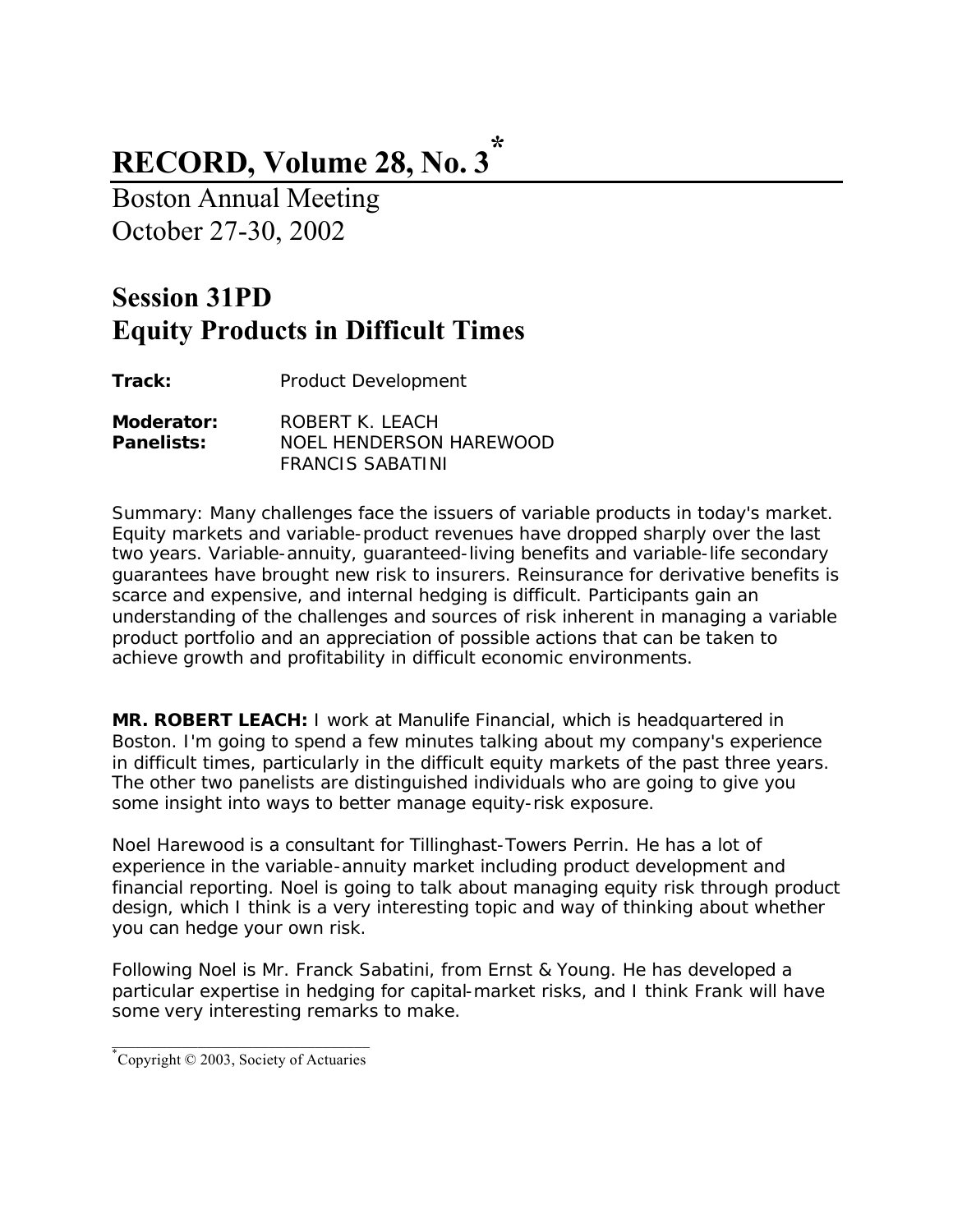So with that, let us move on to the agenda. Figure 1 probably does not need any introduction to any of you here in this room. This is what has happened to the stock market in the last 33 months. The S&P 500 dropped. At the end of 1999, it was at 1469. As of the end of September 2002 it was at 815. That's a 45 percent drop over 33 months. There has been a slight recovery in the last few weeks. The S&P closed this past Friday at 898, but it is still down 39 percent for the period since the end of 1999. So clearly, these are the conditions under which the variable-annuity and variable-life-insurance-type products are going to be at maximum stress, so the timing of this session probably could not be better.





### **S&P 500 Index Performance**

With that, I'm just going to make a few remarks about my company, Manulife, and what we've seen in the last three years. First of all, everyone has noticed a decrease in variable-annuity sales, and Manulife is no different from the rest of the industry. We peaked at about \$4.4 billion in sales in 2000, and dropped off by about 16 percent, to \$3.7 billion, in 2001. Despite that, sales remain in a range of \$3.5 billion to \$4 billion or so. Even though sales are still coming in, the other side of this story is that the assets under management (AUM) have not really been growing. They have been remaining fairly steady, and the obvious reason for that is because the sales are coming in, but they are being completely offset by a market drop. In the old days of actuarial modeling you could make an assumption that your AUM would grow by the gross amount of sales and that the withdrawals would more or less offset the investment growth. That clearly has not been the case in the last three years.

The figure that I just showed you presents a number of problems. First of all, you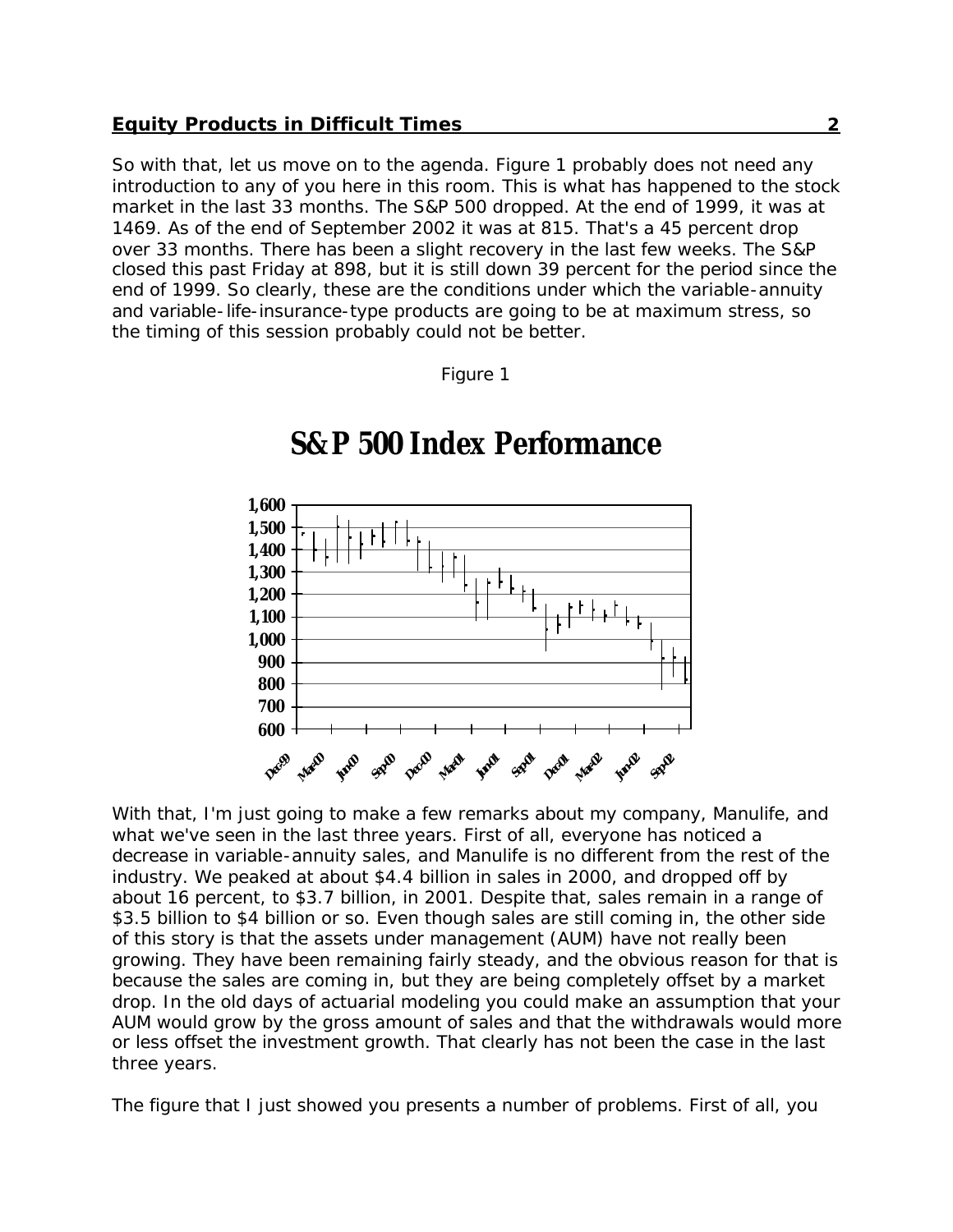have declining revenue from the maintenance and expense (M&E) charges in your annuity products. Secondly, and related to that, to the extent that you have advisory-fee sharing through your variable sub-accounts and you have the 12b-1 fees coming off your variable sub-accounts, they are also under pressure (12b-1 is a reg-governing fee for promotion, distribution and marketing). Combined, these two factors put pressure on your overall fee income, placing a fair amount of pressure on deferred-acquisition costs (DAC). Your ability to recover your fixed upfront cost may be coming into question under these conditions. The more obvious risk that people probably spend more time talking about is guaranteed minimum death benefit (GMDB) exposure. Clearly, that has gone up dramatically, and that is a highly leveraged exposure. It is a near-term exposure, so it deserves a lot of attention. If you're in the guaranteed minimum income benefit (GMIB) market, you've also experienced some pressure from these markets in terms of how you're going to manage the increase in those costs and potential reserves. One good thing about GMIBs is that they are not as quite as near-term in their timeframe. They have more of a 10-year timeframe as opposed to a GMDB.

At Manulife we have used alternative solutions, such as product-design changes. Making your basic GMDB more conservative is the topic that Mr. Harewood is going to get into. Three or four years ago, the variable-annuity market was such that you had a five percent roll-up or some sort of an annual ratchet-death benefit as your standard product feature. Since then, many companies have gone to rolling out products for which the basic death benefit is much more of a plain-vanilla return of premium. A "guaranteed-earnings multiplier" is our company's name for what people in the industry generally refer to as an "earnings-enhancement death benefit," which is the tax-driven death benefit. There is an advantage here in product design, because it gives you a natural hedge against other things that are going on in your portfolio.

Now I'll address changes in GMIB design. I think the first GMIBs that hit the market three or four years ago had a seven-year waiting period. Virtually everybody that offers these benefits now has gone to more of a 10-year waiting period. They have increased prices, and they have done other things to make the product design more conservative.

There has been a move toward products that have less loading on the front end. Cshare products have been around for a while, but more recently, the L-share products have come on the scene. These are products that pay a reasonable upfront commission, but not as much as some of the more traditional annuity products. Instead, they transfer some of the compensation risk to the broker in the form of a tail.

Finally, it has become noticeably more difficult to get reinsurance for death-benefit risks and minimum-income-benefit risks.

In this environment, we are in the market with four major products: a C-share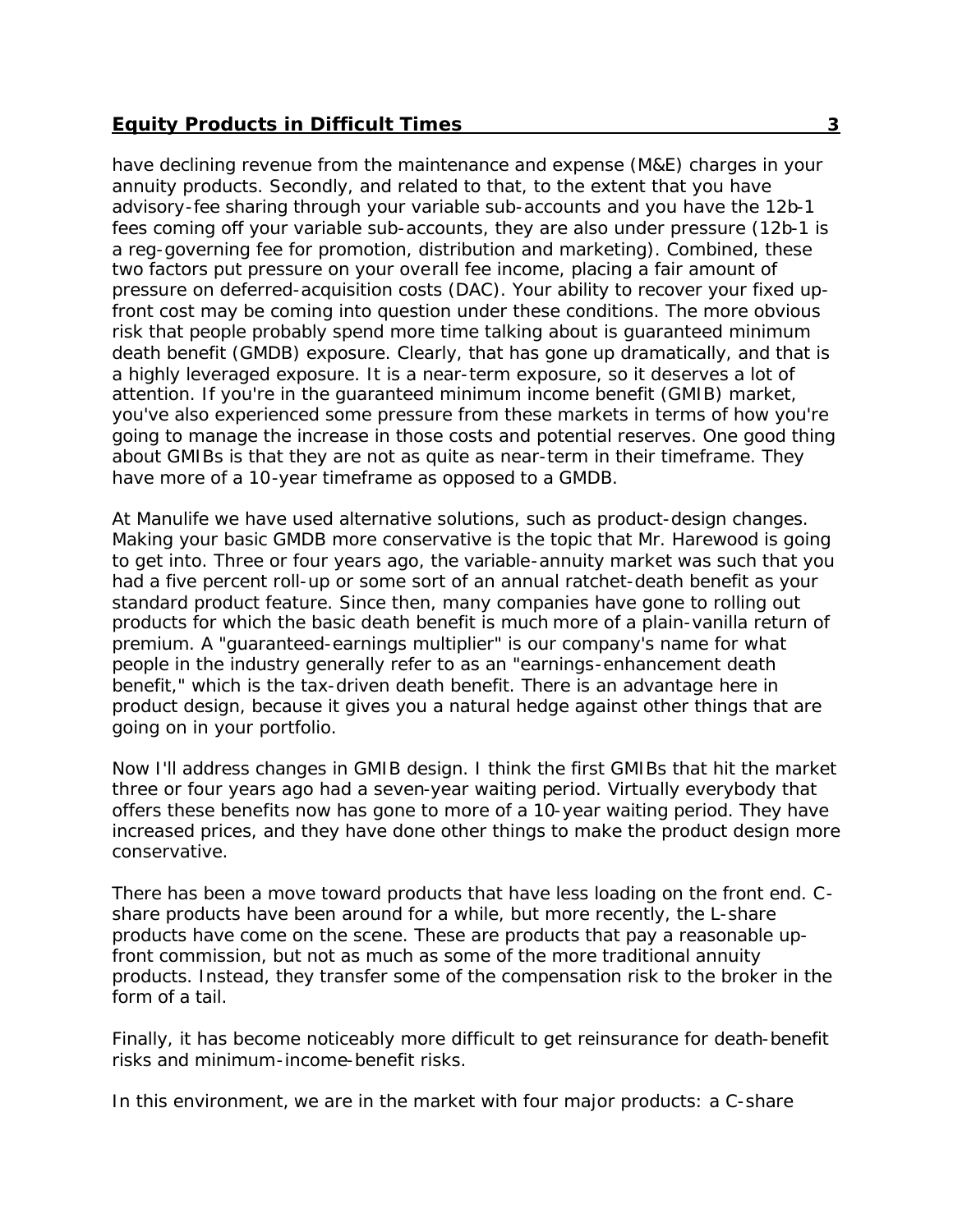product, an L-share product, a seven-year product and a bonus product. The good news is that we're selling about 45 percent of our business between the C-share and the L- share products, which have the lower front-end investment and lower DAC. The bonus product is one that reveals a double dip when you're talking about the types of issues that we face in these markets because not only are you paying a broker commission, you are also paying a bonus to the client. All of that is frontend cost. With your fee structure under pressure, your ability to get that back may be something that you need to think about.

**MR. NOEL HENDERSON HAREWOOD:** Basically, I am going to give a brief overview of what we mean by equity-based products. Then, I am going to discuss the impact of volatility on the result of these products. And finally, I am going to talk about the product-design changes that we have seen that may or may not help the situation, as the case may be.

When we talk about equity products, we are talking about two basic kinds of products: variable annuities and equity-index products. The variable product is a separate account-driven product and are registered and governed by the SEC/NASD rules. Equity-index products such as equity-indexed annuities (EIAs) and equityindexed universal life (EIULs) are general-account-type products, have various indexing methods and are not governed by the SEC. I am going to focus on variable annuities, because that is still the lion's share of the exposure that companies have. Figure 2 shows that sales of equity-related products have grown significantly from 1995 to 2000—maybe a 20 percent growth. It has come down a bit since then, and we all know why.

Figure 2



Annuity sales only.Source: Tillinghast - Towers Perrin, The Advantage Group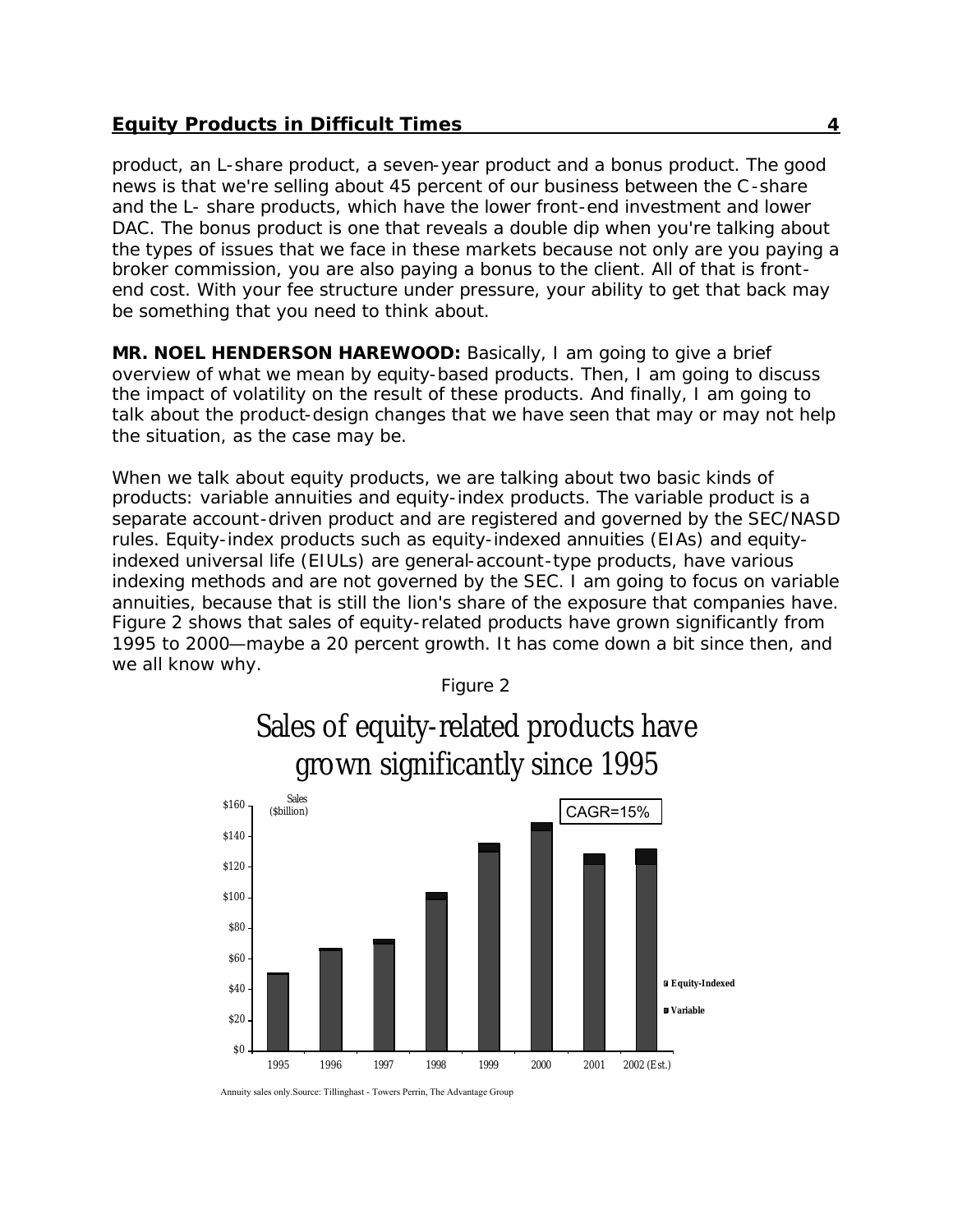The next central question is, "What do we really mean by risk?" Risk means different things to different people. For the purposes of this presentation I'm defining risk as an adverse outcome, separate and distinct from a wide dispersion of results. We're saying that risk has two basic components: a frequency component and severity component. Possible measures would be standard deviation, percentiles and conditional-tail expectation (CTE).

I want to make sure that people are aware of the other kinds of risks that we are talking about. Operational risk involves the basic company risk in producing transactions. There is also legal risk in the product, which could be getting more interesting now that we have the patent issues coming up. You also have the insurance risk, which is your generic C-2-type of risk in terms of mortality and lapse. The idea is, of course, that the benefits most people are focusing on are actually compound events. The GMDB only becomes a factor if people die, which is a mortality issue, and then their guarantee is in the money. So we want to make sure that we keep an eye on that as well.

Most of what I am going to be talking about today will be equity-market risk. Let's start by looking at generic variable annuities. We are going to start out with a standard B-share. We are going to charge a standard 140 basis points. We have the standard seven-year declining surrender charge and 10 percent free partial withdrawals are available. There are no guarantees. This is the plain-vanilla, original variable annuity from the early '90s. I am going to try to plug in some standard industry assumptions. I picked an issue age of 64, because it is a nice cubic number. A \$50,000 deposit is pretty close to the industry average these days. There is a seven percent front-end commission with no tail and 1.4 percent on sales or marketing. These are fairly basic assumptions.

We are going to assume that it is all a separate account, which frankly these days I think that we are seeing more money in the general account now than we have in quite a while. For our purposes we're going to assume that target surplus is 80 basis points of reserve. Advisory fee are 75 basis points and it has an average fund reimbursement of 20 basis points. On a deterministic basis, we are getting a nine percent rate, a return on investment (ROI) of 14.5 percent, a new-business value at nine percent or 545 on \$50,000 or 1.09 percent of premium. It is a solid product. There are nice profits for everybody.

Now we're going to take this product and plug it in to a stochastic analysis. Five hundred scenarios were generated using my company's proprietary scenario generator. The parameters we will use in our scenario generation are 9.2 percent mean annual return, with 17.4 percent volatility. This is based on June 30 capitalmarket conditions. We are going to look at the distribution of the value of the new business that we get. We're always keeping the two components in mind. The frequency is the number of failing scenarios, where the value in business is less than zero or nine percent. We are also looking at the severity in our tail. How much money can we really lose doing this kind of thing?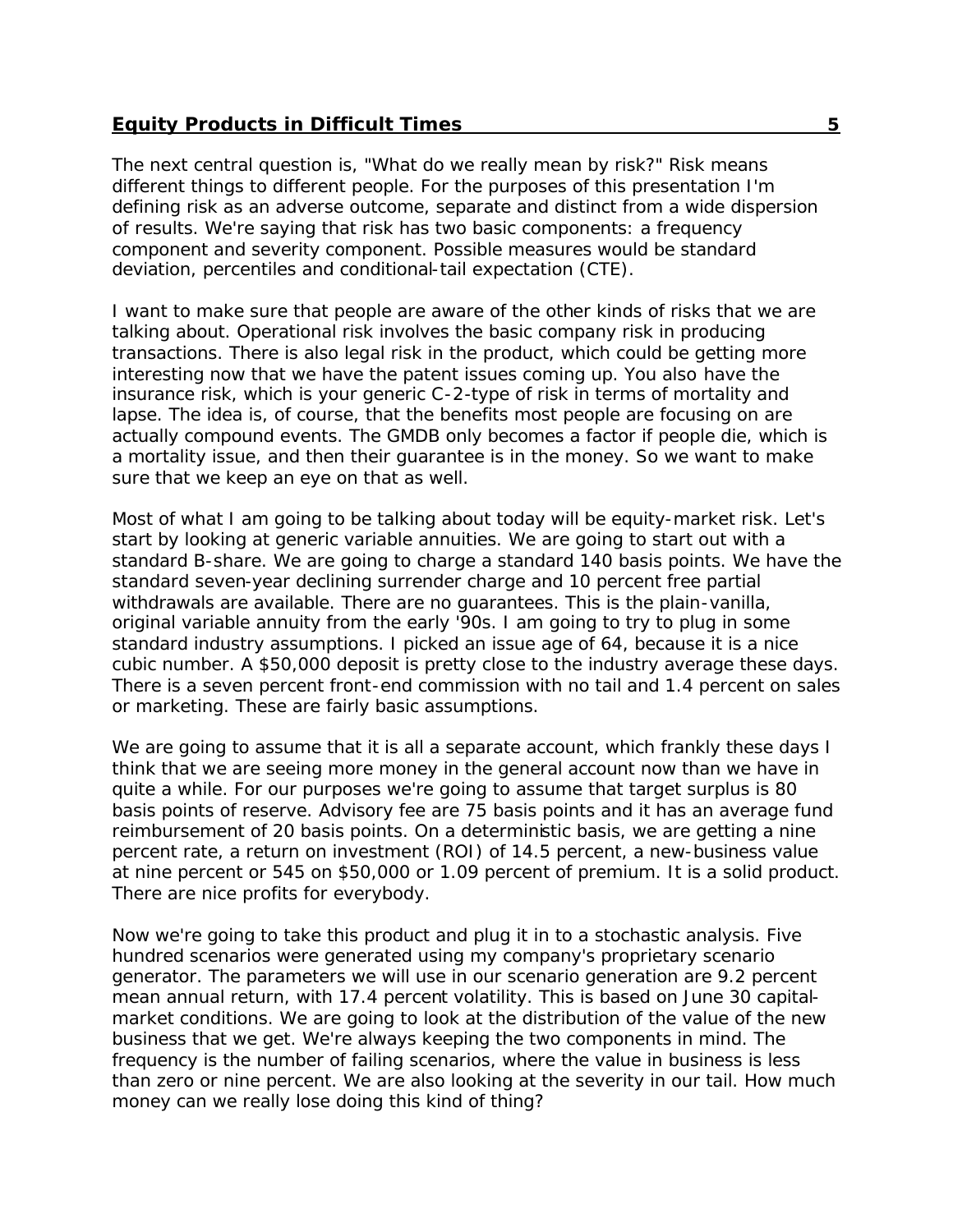Figure 3 graphs the results. We can see that this base product is actually pretty risky. About 20 percent of our scenarios are failing, and this is without any kind of guarantee at all. This is purely M&E shortfall risk. Figure 4 shows the results in table form. We want to focus on the number of failing scenarios; 109 out of 500 scenarios are actually giving you a value of new business that's less than zero. The point that we want to make is that the base product, without guarantees, is actually a very risky product. People who are writing this business can lose money fairly easily—five percent, without even considering your GMDB or GMIB exposure.



# Base product is actually quite risky!

Figure 3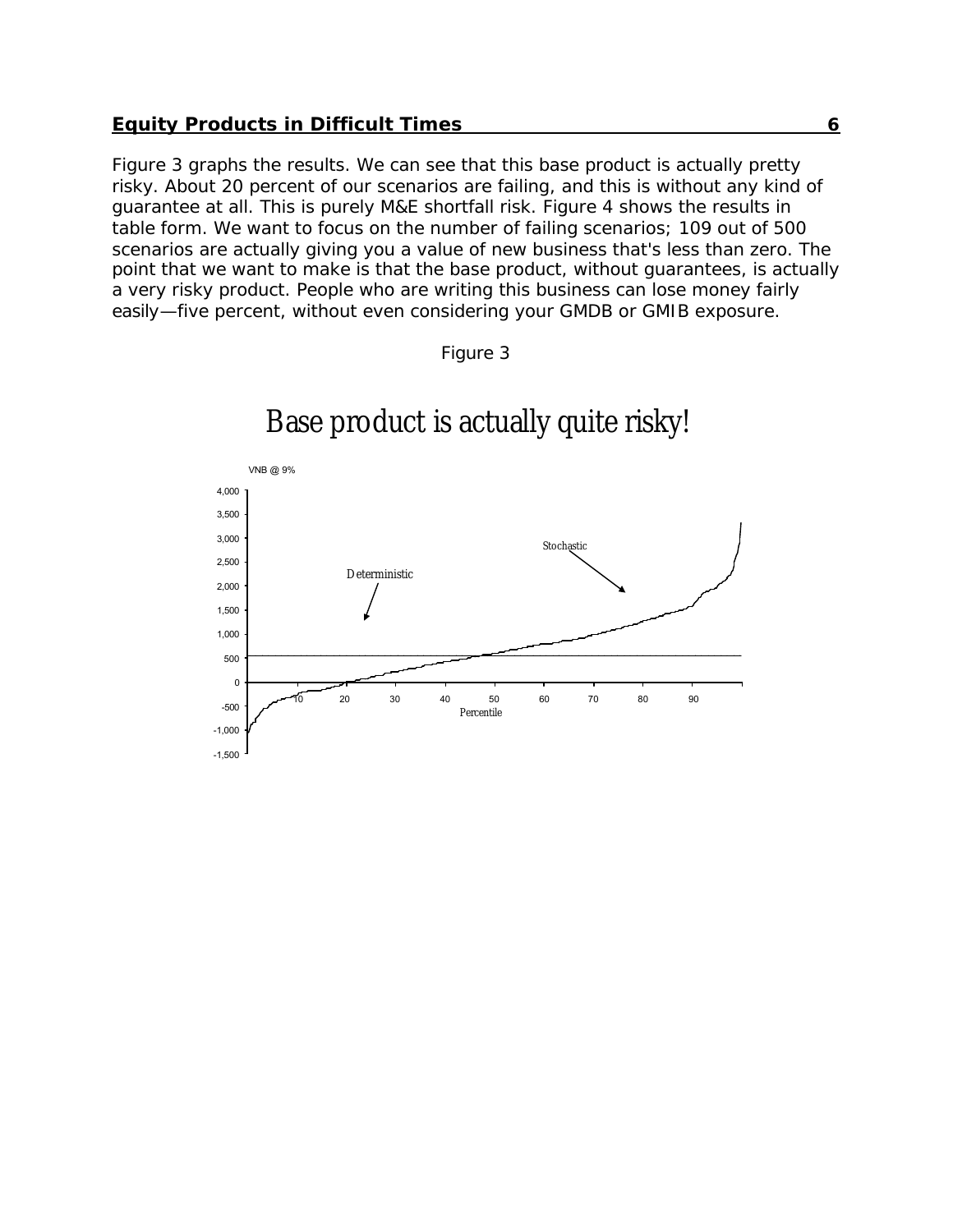Figure 4

## Stochastic results show significant risk to base product (without any guarantees)

|                             | Base    |
|-----------------------------|---------|
| Mean                        | 1.24%   |
| <b>Standard Deviation</b>   | 1.49    |
| Median                      | 1.13    |
| 95 <sup>th</sup> percentile | $-0.91$ |
| 99 <sup>th</sup> percentile | $-1.72$ |
| Number failing              | 109     |
|                             |         |

Now let's talk about guarantees. I am going to focus on GMDBs, because they are still the most common guarantees. We have seen some increases in the so-called living benefits, such as GMIB/GMAB, but GMDBs are still, I think, what everybody is tossing and turning about at night. At present, we know that, GMDB is on a large portion of industry contracts in force, though it varies quite a bit from company to company. Some companies have bundled their GMDB into their base product, so 100 percent of their products have some type of GMDB-based exposure other than return of premium.

The common approach now is to give a very basic GMDB and return of premium. Then you can have your ratchet, your roll up or your combination for various charges as options.

Increasingly, companies are charging a separate asset charge for the GMDB, which is in addition to the M&E. That, again, is a little different from what we saw three or four years ago when people would actually have the GMDB built into the base product. You would have one combined bundled M&E charge.

We are going to take our base product, add a GMDB and an annual ratchet and then charge 15 basis points for it. The thing I want to make sure we emphasize is that we have not made an initial provision for the Actuarial Guideline 34 reserves, but I think that you can understand the additional "haircut" on these results if we had put that in there. Figure 5 shows the results.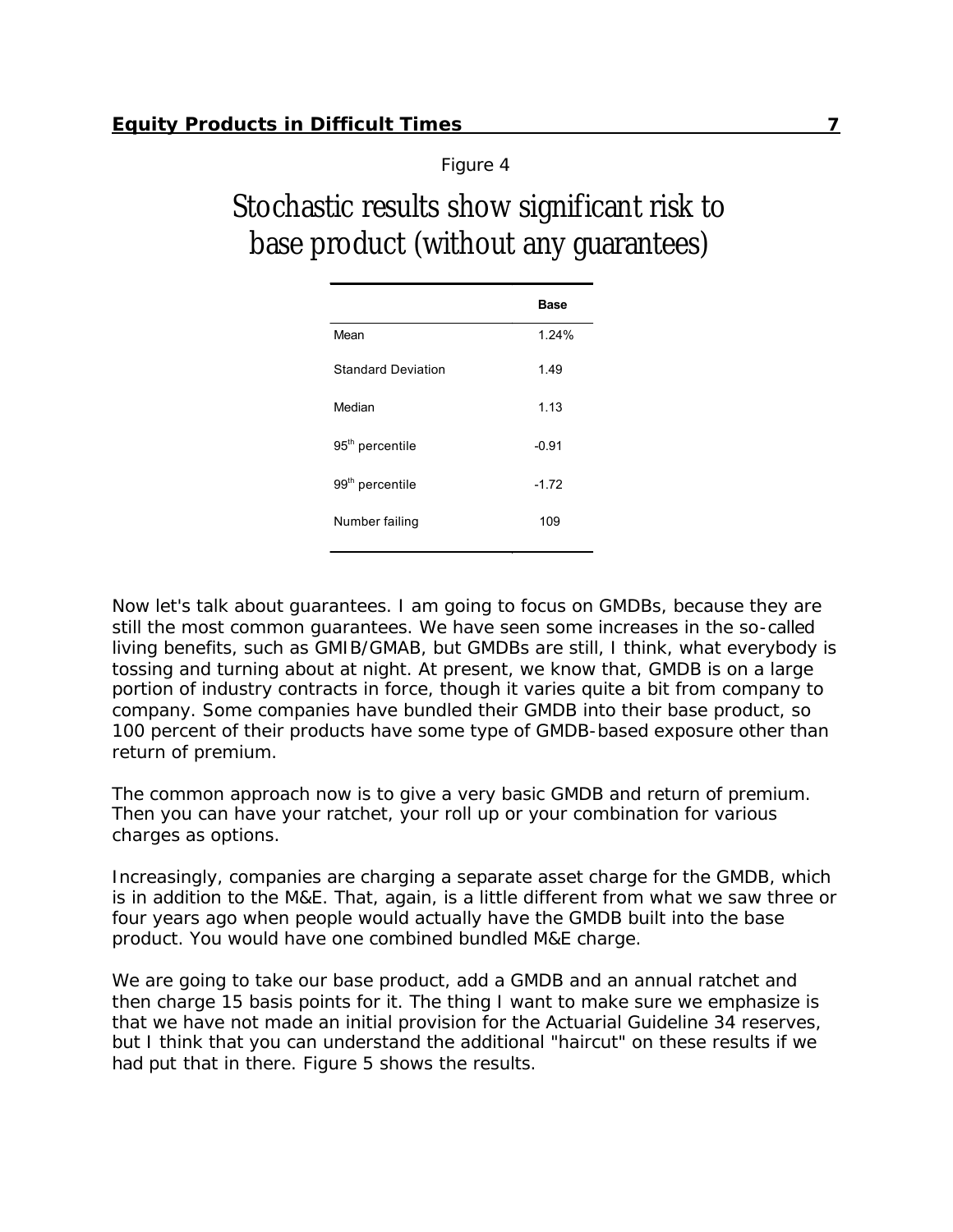

Basically, you can see that the annual ratchet increases the severity of the tail. There is about a 25 percent increase in the 95th percentile in severity. The number failing, however, does not increase that much. This should not surprise you because all the GMDB is doing is stretching the tail out. We are going to keep that in mind as we make our GMDBs more complex.

We can add a roll-up. Five percent is the most common roll-up number that we see. The roll up can be four to seven percent, depending on the company. A 15 basis-point charge is the same as the ratchet. Figure 6 shows that this is much worse.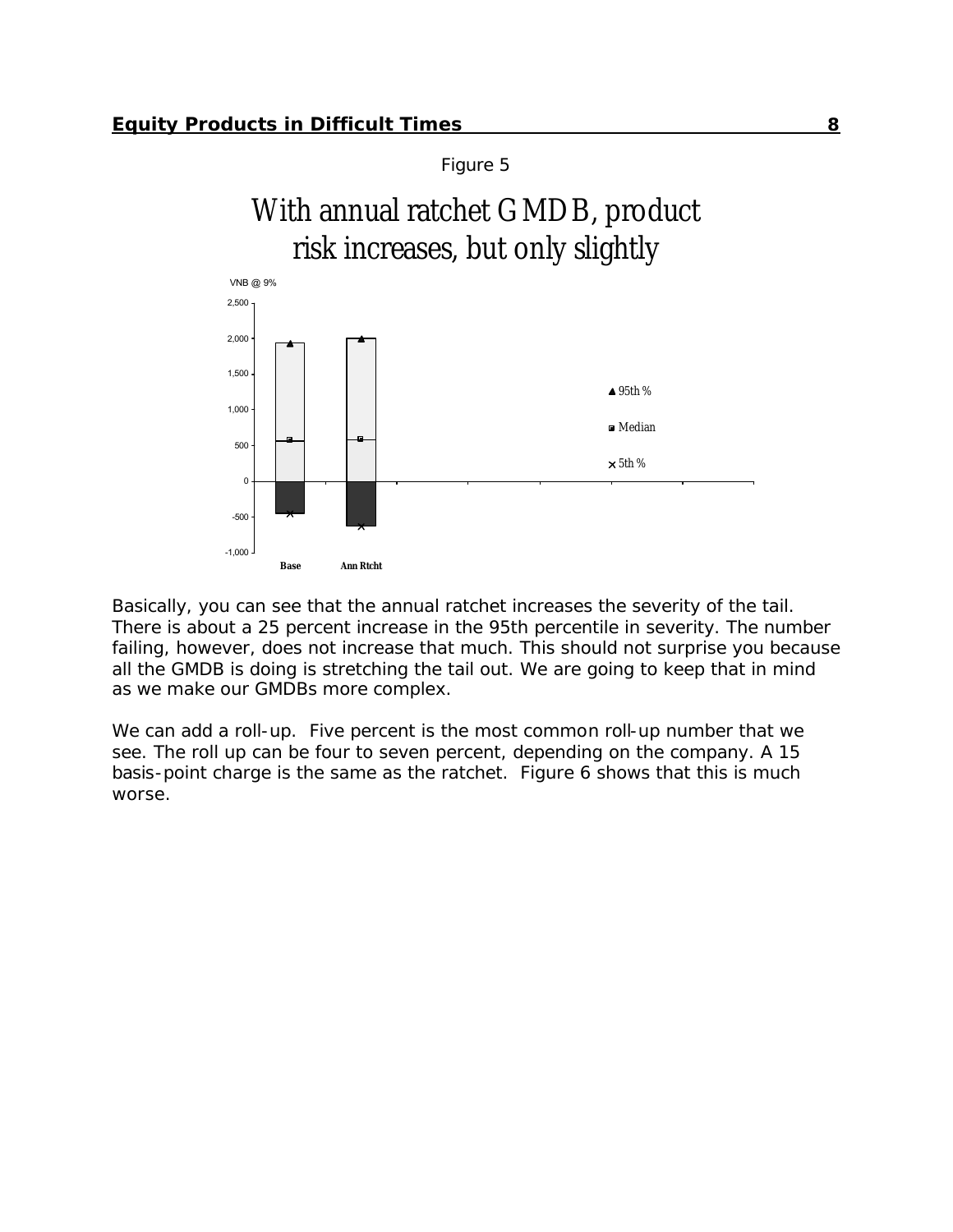

We want to emphasize that the ratchet and roll-up perform differently under different scenario sets. As to which one is actually the more dangerous of the two, the difference is a function of this particular scenario set and a lot of it depends on what your assumptions are and where you start. In this particular scenario set, the roll up adds quite a bit to the tail severity.

Most products offer combination GMDBs, which is roll up plus a ratchet. Normally we charge a little more, but not double, for obvious reasons. We're going to use 20 basis points in the combination again, and as we said, maybe they will be built in, but more typically, you'll see a menu approach to the GMDB. Figure 7 shows the results.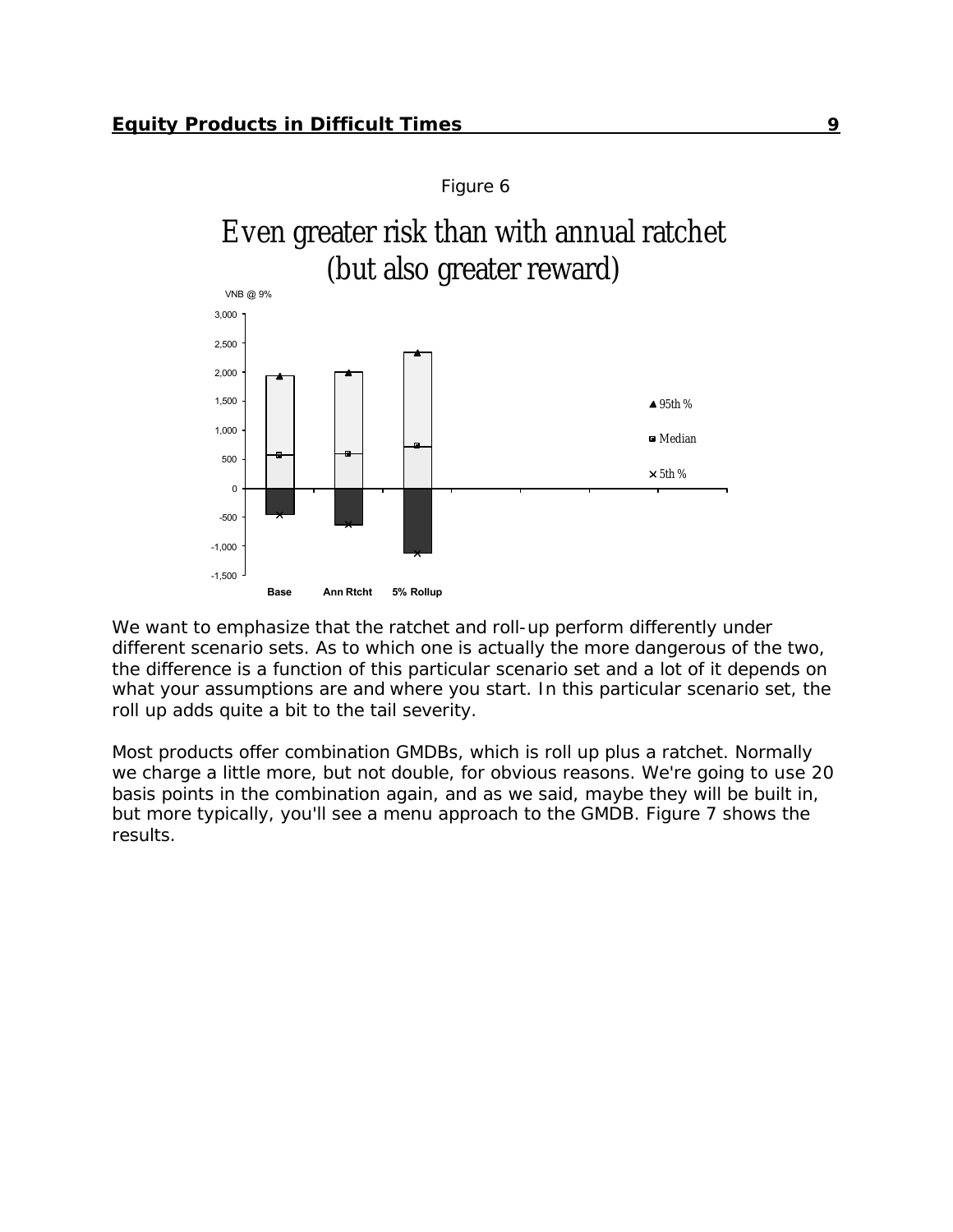![](_page_9_Figure_1.jpeg)

![](_page_9_Figure_2.jpeg)

Let me go back and compare the base to the combination roll up. There is quite a bit of extra risk in offering a GMDB. The severity percentiles would double at the 95th and 99th percentiles. From a product perspective, there are a couple of things that we can do. We have two basic ideas—we can either flatten the curve or we can try to shift the curve to transform it upward. What do we mean by that? To flatten the curve means reducing the impact of volatility by reducing the severity of the adverse outcomes (Figure 8).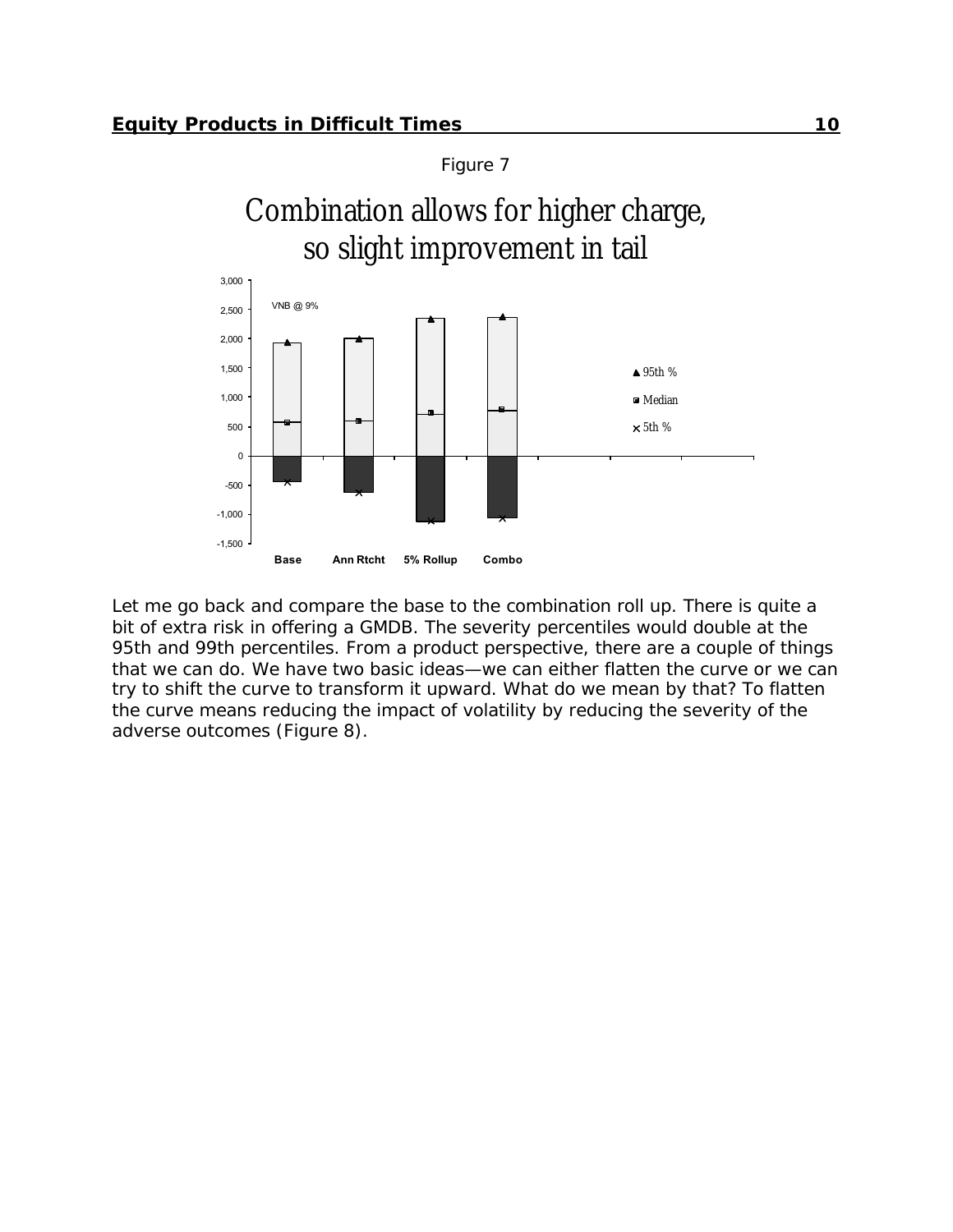Figure 8

## Flattening the curve - reducing severity

- Idea is to reduce impact of volatility by reducing *severity* of adverse outcomes
	- typically, will reduce volatility, limit upside as well

![](_page_10_Figure_5.jpeg)

We have our initial curve, and we are going to transform it slightly by thinking of a seesaw. From our perspective, we are going to decrease the severity of the tails. Normally, this also has the effect of decreasing the upside. So our tails will not be as bad, but we are giving up some upside in return. This is what you will normally see in a hedging situation.

The other idea is to shift the whole curve upwards. The idea being that we are going to reduce the frequency of these outcomes. Because of that, we will get an increase across the board. This is probably a more desirable outcome, but also quite a bit more difficult.

One thing that we can look at is alternative commission structures. We can reduce risk in this product in two ways. We are talking about reducing the initial cash outlay. One of the big problems is having the large, upfront outlay for the commission. You want to shift some of that off and defer it. We are going to shift a portion of the market risk to the distributor, and because the distributor is also going to be getting a trail based on the asset level, we are guaranteeing that our margin on the M&E charge is going to stay fairly constant as a percentage of the asset level.

Typically, these products will have higher M&E charges. We have C-share and Lshare products. They are both still emerging right now. C-share and L-share are probably in the region of 30 percent of the market right now. L-share has not been strong for some carriers, so we should keep that in mind.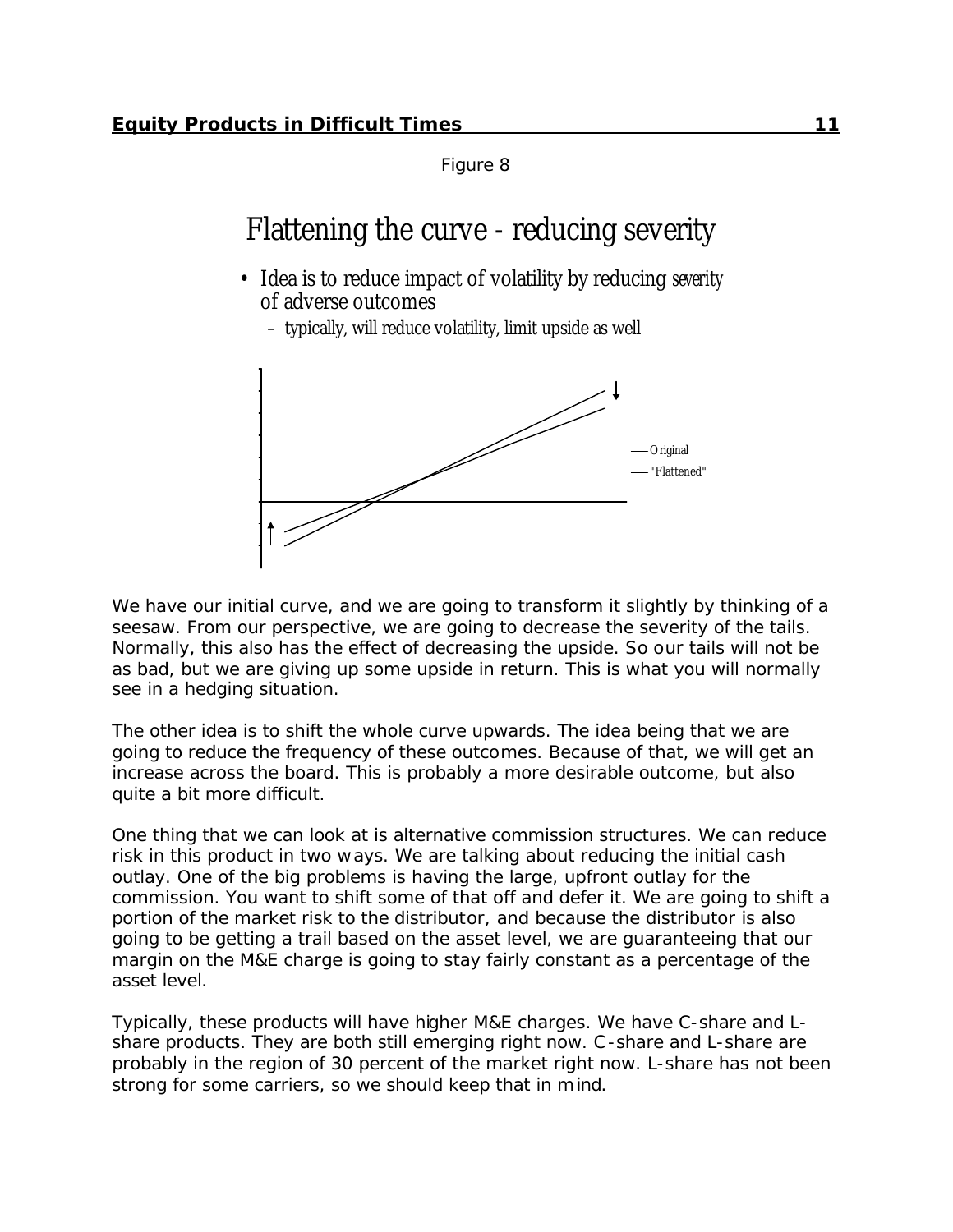Current product reactions are flattening the curve, limiting the guarantees, adding EDBs, creating alternative commission structure, shifting the curve and increasing net revenue. So far, some companies have limited the scope of their GMDBs. We are talking about an attained-age limit or dollar limit. For example, the idea is that we can cap the age at which the GMDB remains active in terms of whether it's increasing or not. Another thing that we can do is say that the product will be limited to maybe 200 percent of the initial deposit. Capping it will give us a little bit of an effect in the tail, but it is really not that big of a deal. This again, is going to be a function of the average age that we're talking about. Capping at age 80, versus age 64, is only going to save you a little bit, maybe the last five years or so of growth. If we had used age 75 as our standard cell, you would probably see quite a bit more of an increase. That's something that you need to keep in mind. The second thing that we can do is add an EEDB. That is all the rage these days. An EEDB pays an additional amount that supposedly covers the tax on gain from the contract. Normally, we are talking about 40 percent of the gain on that. It's negatively correlated with the GMDB, so that makes it an ideal hedging instrument. We get the charge for it as well, so it is another 100 or so points in product charges.

The big issue with the EEDB is product penetration. It is less popular, probably because it is newer and it does not have the same degree of product penetration that the GMDB has. There is also a reduction of risk, but it is not as big as some people might have thought it would be.

Although it is valuable addition, it is not a perfect solution because the value of the offset depends on the penetration and, furthermore, because the offset benefit is only 40 percent of the gain, it is not a 1:1 with the GMDB. It does reduce risk, though, so it is definitely not a bad idea. Right now, we are seeing about one-third of the contracts having EEDBs, as well as GMDBs.

The third thing we can talk about is the sample C-share. We looked at commission levels at 100 basis points and some C-shares may have a slightly heaped commission—maybe two percent followed by one percent. We see a lot of variations of this in the market. All withdrawals have to be adjusted as well. There is no surrender charge on these products and the key thing here is that the experience is only now emerging. We're still trying to get a handle on what the lapse experience on these things is going to be.

For deterministic returns we saw an ROI of 14.3 percent, which is close to what our original return was. We get a drastically reduced dispersion of results. The other thing that we can do is try to increase the net revenue. We can try to improve fund reimbursement by negotiating with the sub-advisors. We can try to reduce maintenance expenses. Based on our last survey, a lot of companies are experiencing significant expense overruns, and that's definitely an area that you can work on. The third potential option involves additional product charges. Annual fees that typically have been waived may need to come back. Aside from fund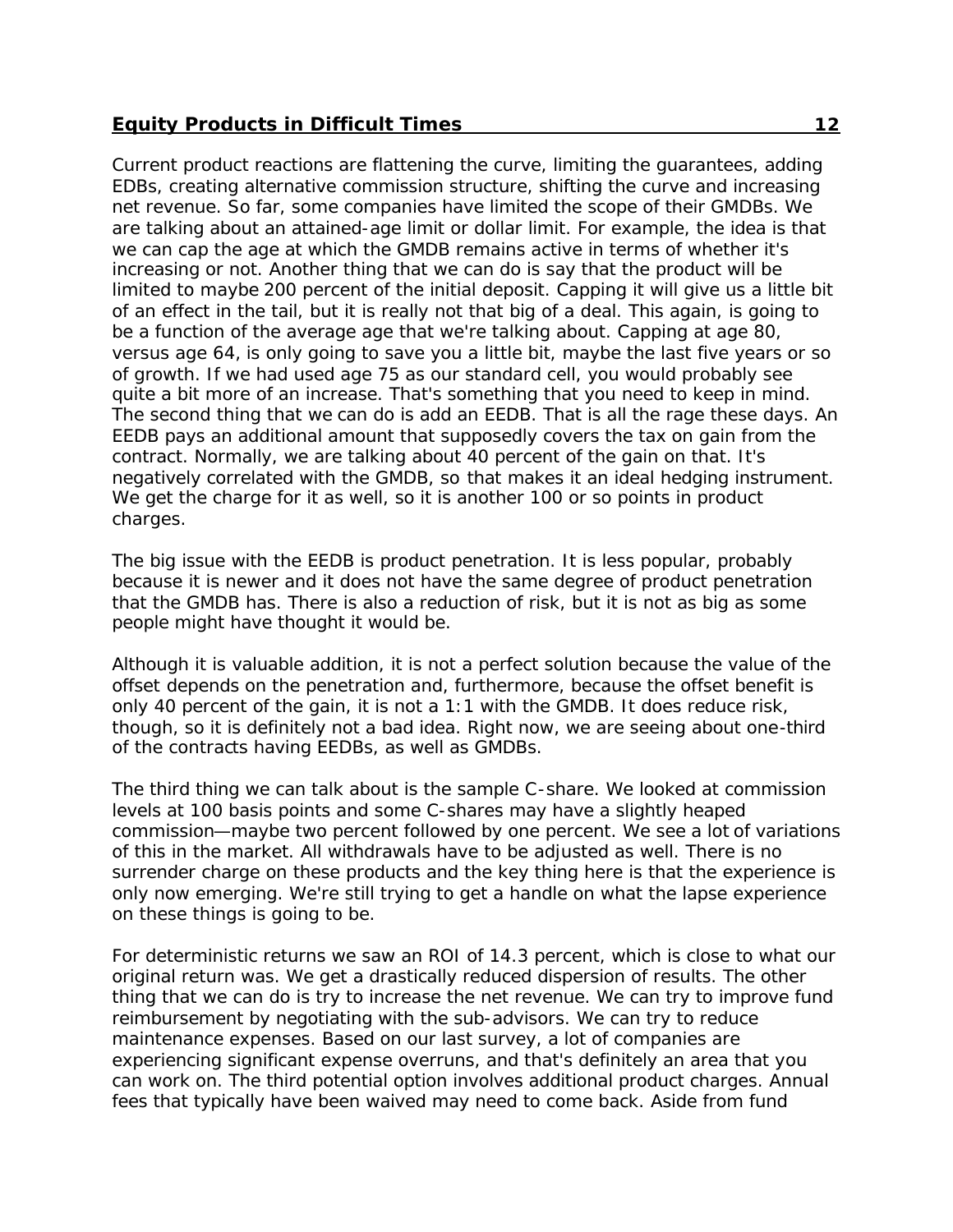reimbursement, this is probably the most difficult option because a lot of it is hard to accomplish. With product charges, there's obviously a significant PR and sales hurdle. There is also management-expense reduction. If they were easy, everybody would do it. But based on increasing the fund reimbursement by about five basis points, we get a slight shift upward in our distribution, proving that it is definitely a way to go. But again, it still quite a bit riskier than the original base product.

**MR. FRANK SABATINI:** Hopefully, everybody knows what these products that focus on GMDB do. If you die, we pay you more money than you have in your account. So you win big, or at least your heirs do. For GMIB, if markets underperform you have the right to select against the insurance company and exercise an option to buy a guaranteed-income benefit. The insurance company is betting that you don't know that you have this rich benefit when the markets are down.

For those of you that are writing the benefit and have produced some volume, you have four more years for the markets to recover before the first seven-year period comes in.

Guaranteed-minimum-accumulation benefits are a put option provided by the insurance company. Actually, these are very valuable benefits to the consumer, and I think that as a large part of our population moves toward distribution, in other words, retiring, all of these people are accumulating this money for a reason. Hopefully they will spend it one day or pass it on to their heirs. So eventually, people are going to start distributing it. These features and guarantees are particularly valuable to people in the distribution phase.

Let's talk about the risk-management process. I think that most of you are familiar with it, but I am going to try to keep with the theme today. One of the keys to risk management is developing information and taking action on that information. In terms of managing equity products in difficult times, I think for many of us, had we acted, there wouldn't be as many of us in this session today. We have let the markets play out and haven't taken the initiative. We need to create a solid strategy, policy and process. You need to understand your tolerance for risk. And frequently, it is up to those of us that are part of the risk-management process to help management understand what the trade-off is. If we do not do this, and the markets go down by 40 percent, we are going to have a big DAC write off. Do you want that? If the markets go down and we sell these guarantees, you are going to have dangerous claims patterns and potential reserve increases. In terms of communicating the type of information that might have led to more action we may have failed. So at the end of the day, the idea of doing the cost benefit, looking at the cost benefit, and helping people understand the tradeoff is probably the most important part of any risk-management process that you can establish.

The other speakers have discussed revenue risk and guaranteed-benefits risk, and there are not that many alternatives to mitigating revenue risk. You cannot buy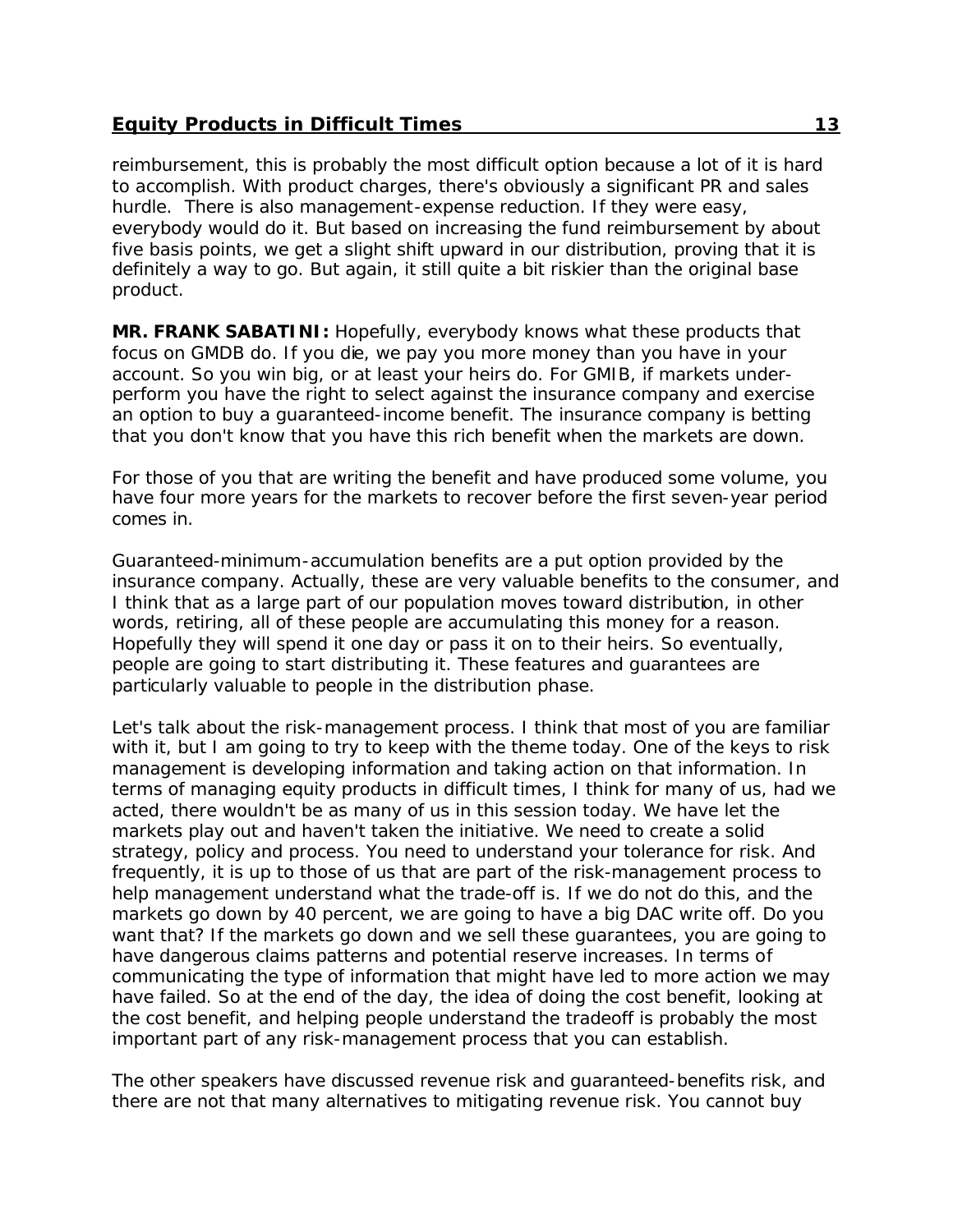reinsurance to hedge against revenue risk, but there are alternatives and I think that we should begin looking at them with greater vigor. Some companies have implemented risk-management alternatives.

What are the risk-management techniques? Quota-share reinsurance. I guess many of the companies that are in the market today have some. It's probably one of their most valuable assets. If you bought reinsurance prior to 1998, you have a very valuable asset. Unfortunately, you cannot buy it today for eight basis points. In fact, you cannot buy it today. That may change as people reconsider and come back into the market. Now might be the time to get into the reinsurance market on a quota-share basis. But the market's not there.

We have seen some innovative things in terms of stop-loss reinsurance. I think that some of those transactions are valuable and others are not. We will talk about them from a pure-risk perspective, but they are certainly out there. There is also derivative-based hedging, which I will spend a little bit of time on. We've always viewed these options as costly, and there are other impediments to implementation, but I think that we need to recognize that, as the markets continue to under-perform, the desire to overcome some of those impediments should increase dramatically. Then I want to comment on natural hedges and diversification.

The amount of pain that somebody feels today if they're a 100 percent variableannuity writer versus 50 percent is not 50 percent less because they are more diversified; it's even less than that. There are some benefits to taking a diversified view of the world. I think that should be one of the lessons learned about managing in any difficult time. If you look at a lot of the challenges that organizations have had over the past 10 years, you can almost point back to issues around concentration. Finally, I will talk about the idea of natural hedges. One of the best risk mitigation techniques is pure absence. Just don't write the business. You can't ignore that one.

From a reinsurance perspective, one of the great events of the '90s was that we invented variable-annuity guaranteed benefits, and almost simultaneously, reinsurance for those products emerged. The reinsurer took 100 percent of the exposure, and the ceding company would get full-reserve relief. The coverage was relatively inexpensive, and many of us still have it on the books and, like I said, it is a valuable asset. But just to illustrate reinsurance, Figure 9 analyzes a book of business that is "in the money," so it is not newly issued. It is an in-force block and it has a variety of death-benefit features in it.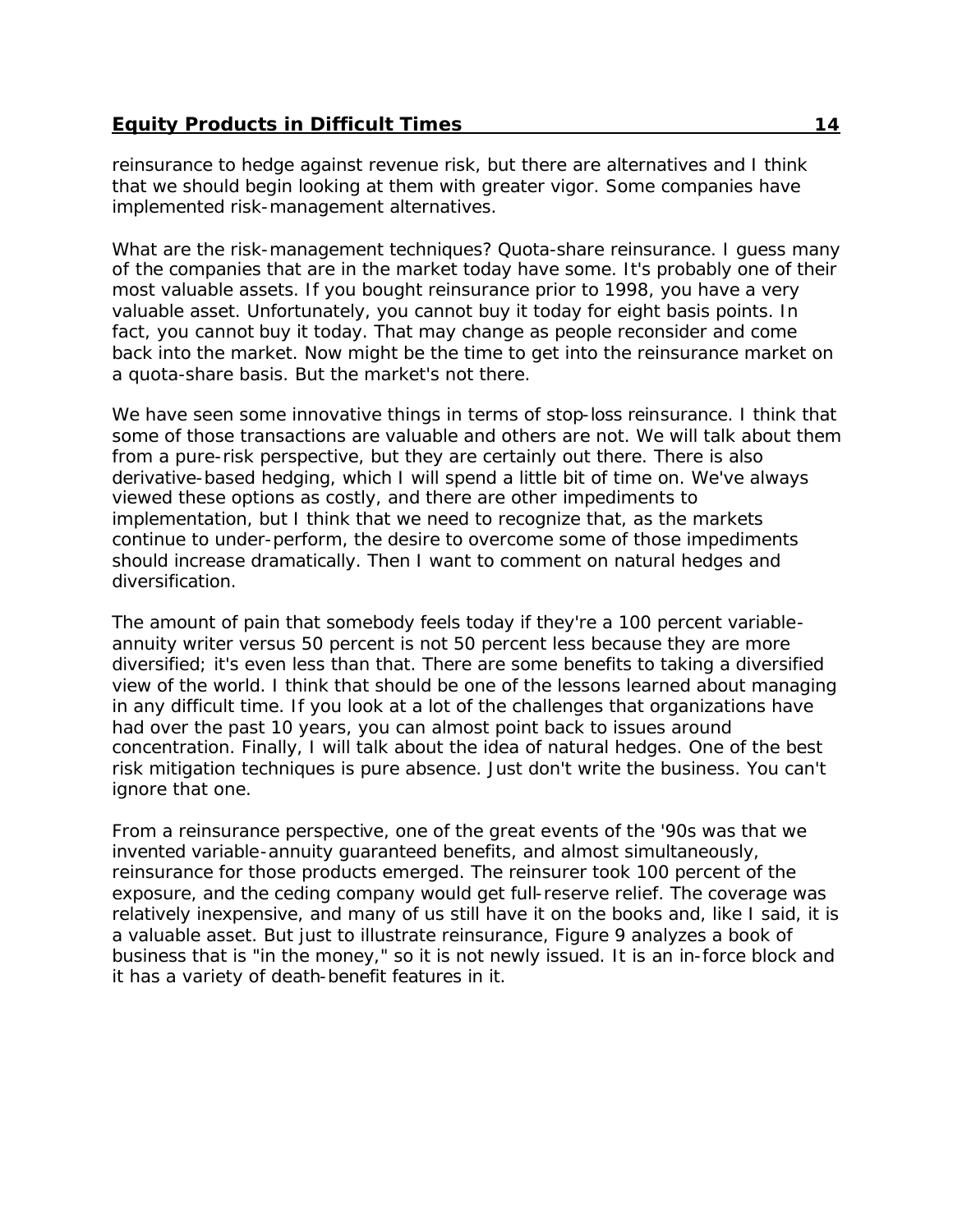![](_page_14_Figure_1.jpeg)

If you pick out a scenario that's sitting around the 50th percentile, as measured by some sort of present-value measure, the markets go down (to me, it looks like 10 or 15 percent), then recover and go down again. They dip below zero around year seven, come back up and then take off forever.

It shows that the patterns of claims follow the scenario. If the markets go down, the claims get larger. If the markets come back, claims get smaller. This is not surprising. One of the points is that, even in a fairly benign scenario; we can still generate claims. You can do that even if you're looking at a pricing basis, or you're looking at it with a newly issued contract that's in the money.

Figure 10 reveals the fifth-percentile results. In a fifth-percentile scenario, the market goes down. It looks like the market bottoms out at about 40 percent down. Now, of course, these products were probably starting out about 10 or 15 percent in the money. This is what we've seen over the past couple of years.

Figure 9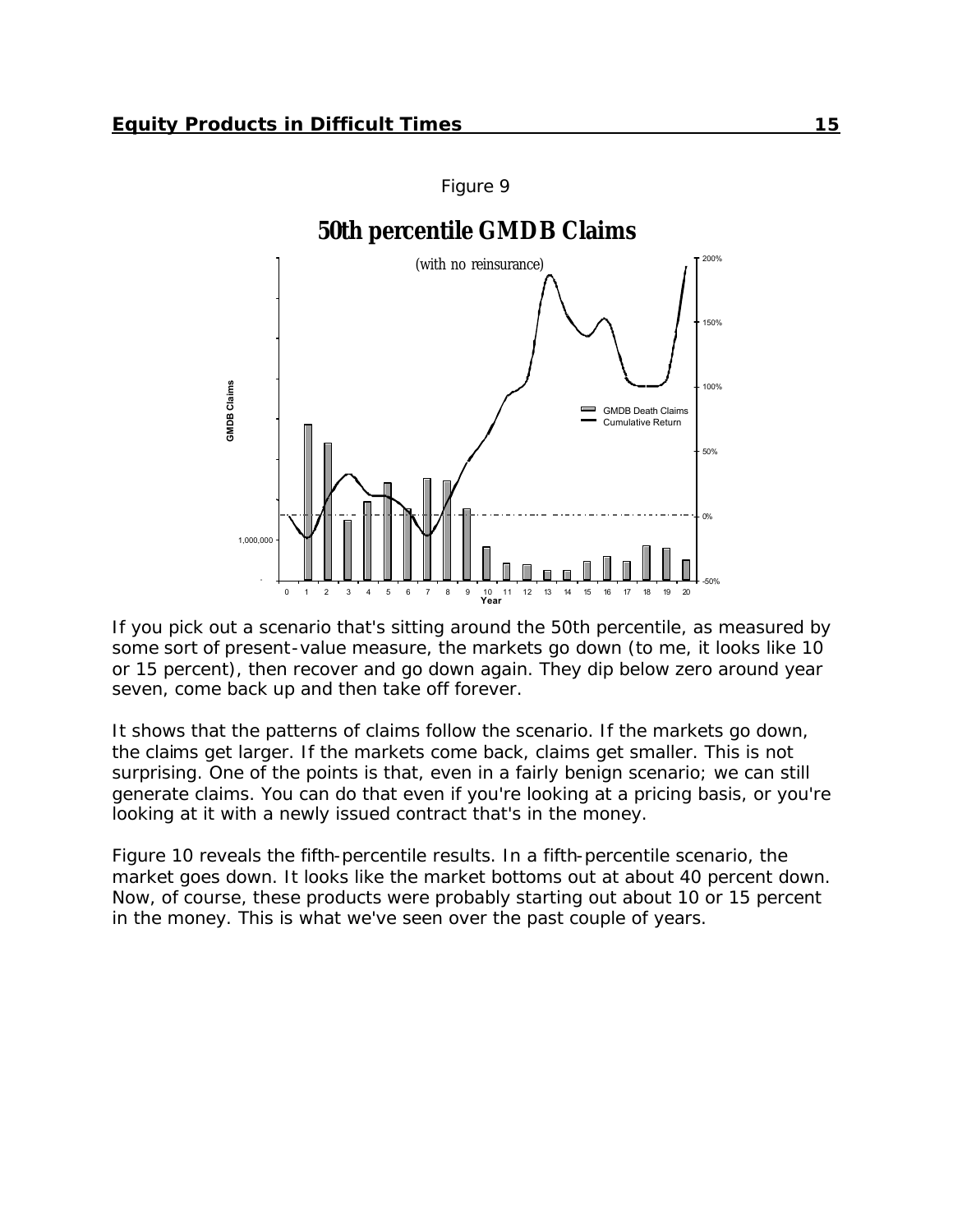Figure 10

![](_page_15_Figure_2.jpeg)

Figure 11 shows fifth-percentile GMDB claims net of the reinsurance premiums. It is the actual claims, minus the claims payment from the reinsurer. You end up with a much different picture.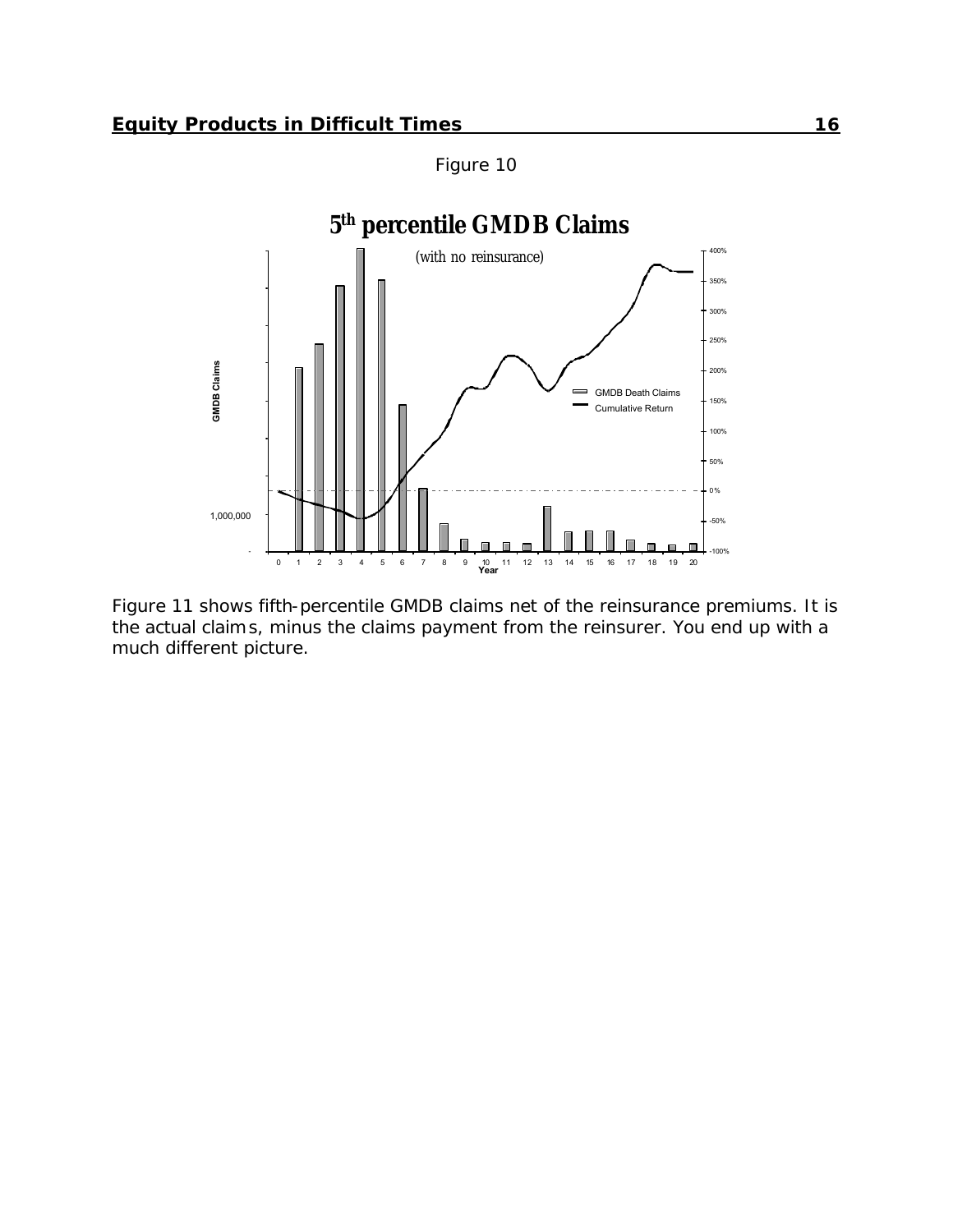![](_page_16_Figure_1.jpeg)

![](_page_16_Figure_2.jpeg)

Figure 12 shows the results of running 1000 or so scenarios. We have done a present value of distributable earnings (PVDEs) calculation on the contracts embedded and ranked the outcomes from highest to lowest.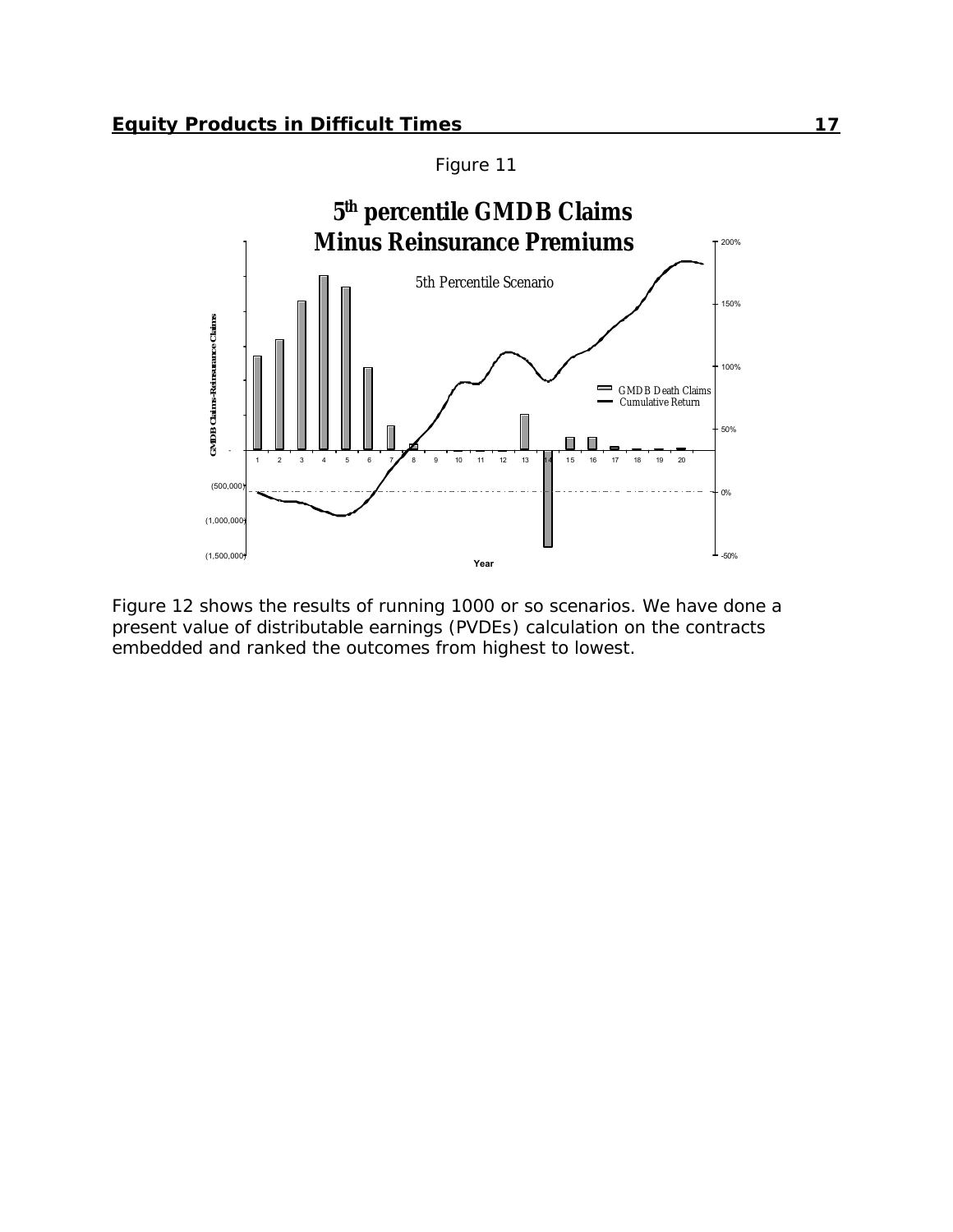Figure 12

### **PVDE with and without reinsurance (Stop Loss Treaty)**

![](_page_17_Figure_3.jpeg)

This shows that the stop-loss reinsurance treaty does not add any value. It basically says that there is never a scenario where the claims are large enough to get the kind of relief that you need in the tail. It is a tradeoff, but once you move away from a straight co-insurance arrangement, you need to focus on doing a rigorous analysis of the treaty, understanding when you get value from the treaty and when you do not. You also need to understand how much you are going to pay for that value and what it means in terms of statutory-reserve implications, as well, because it is no longer dollar-for-dollar. It is a different calculation.

Figure 13 takes a look at three different reinsurance arrangements for the present value of reinsurance claims minus reinsurance premium. The 100 percent quota share takes a look at what I would call an old-style traditional reinsurance treaty. Clearly, the claims outstrip the premiums in almost 95 percent of the outcomes. It is a good deal. The ceding company wins. Many of you might have treaties like that on your books. I cannot say it enough times—it is a valuable asset. Of course, you have some counter-party risk and the reinsurer is going to be there to continue to pay the claims. If you just look at a 20 percent quota share (what I will call a newer-style arrangement, which is what this one was), you end up with a more balanced view of the world. The claims exceed the premiums about 70 percent of the time, which means that it is a pretty good deal for the insurance company. But there is not a tremendous amount of value there, and 30 percent of the time it works the other way. It is a 20 percent quota share on a similar size block. The point is, again, the stop-loss treaty, as was proposed, just did not work. Now we will move on to derivatives.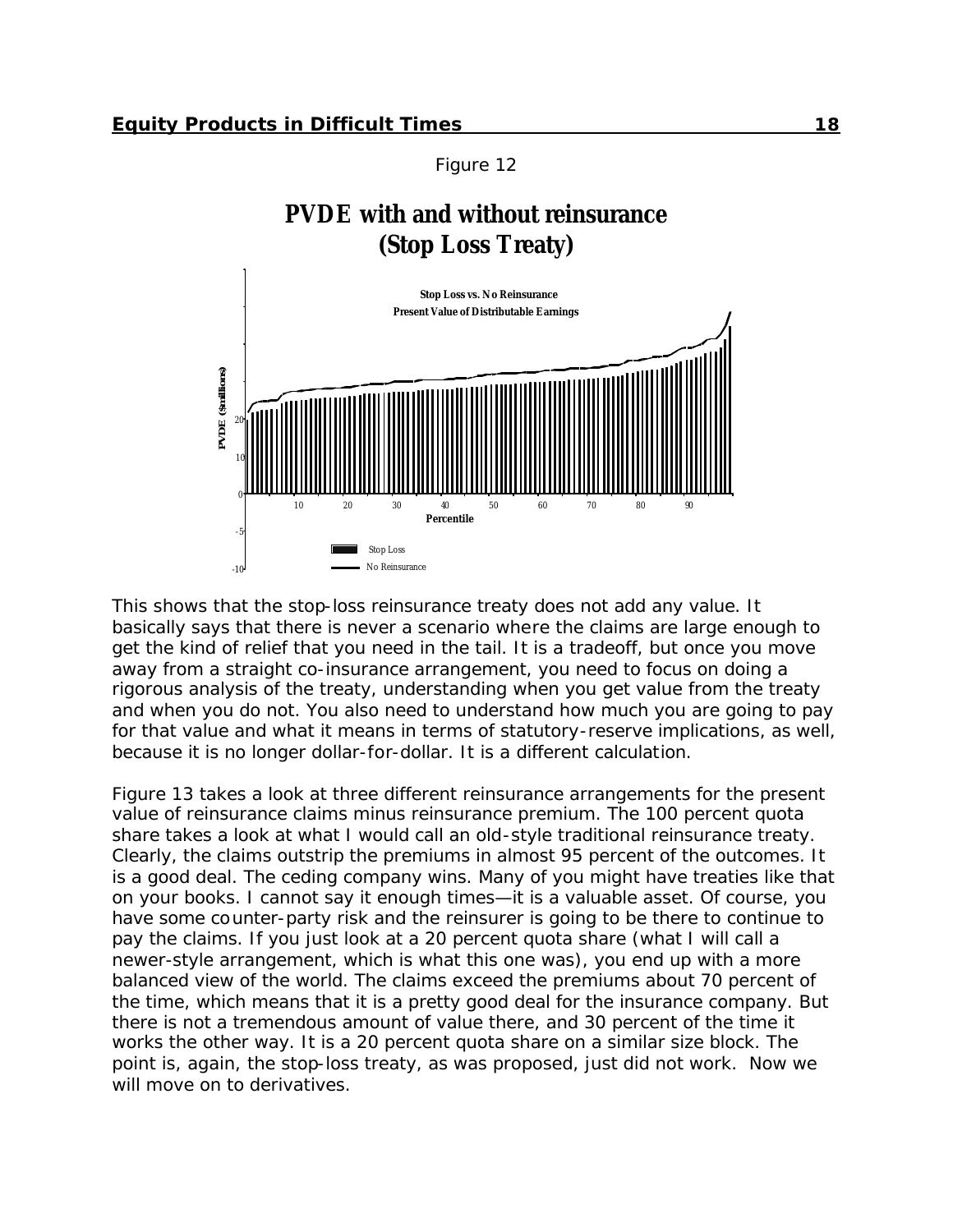Figure 13

### **PV of Reinsurance Premium minus Reinsurance Claim**

![](_page_18_Figure_3.jpeg)

Derivatives tend to be fairly intimidating, particularly when you are hedging things like GMDBs and GMIBs, or even hedging revenue risk. The problem is that you have a path-dependent liability in many instances if you are writing ratchet and roll-up benefits. You have lapses, mortality and all of these dynamic elements. The guys on Wall Street are perplexed. They know how to hedge fixed and certain cash flows. They know how to hedge something one year from now. They don't know how to hedge something 30 years from now. It's a very perplexing problem. If you put a hedge book in place today, how do you know that it's the right hedge book? You could do a lot of work or you could implement a hedge book, and some actuary comes along and changes lapse assumptions, and all of a sudden, you are not hedged the way you that thought you were. So it's a pretty difficult problem, and it's compounded by the fact that most organizations today are not really comfortable with managing derivatives books.

You have a difficult hedge problem, combined with a difficult skill-set issue, and it is not surprising that many people are not using derivatives to hedge the risk. The problem is that, given that the tools that are available today, it is probably the only option that you have. The other option is to "go naked and take your lumps."

There are two approaches to hedging, and I'll discuss both of them. They both have relative merit. Static hedging means that you buy long-dated options. You put a hedge in place, you monitor it as you go along and you don't have to do much trading. For those of you who have been around these hedge guys, you know that they're in the markets all day long, and the thrill of it is just trading all day. Whatever profit you priced into the products, they can trade away for you. But, the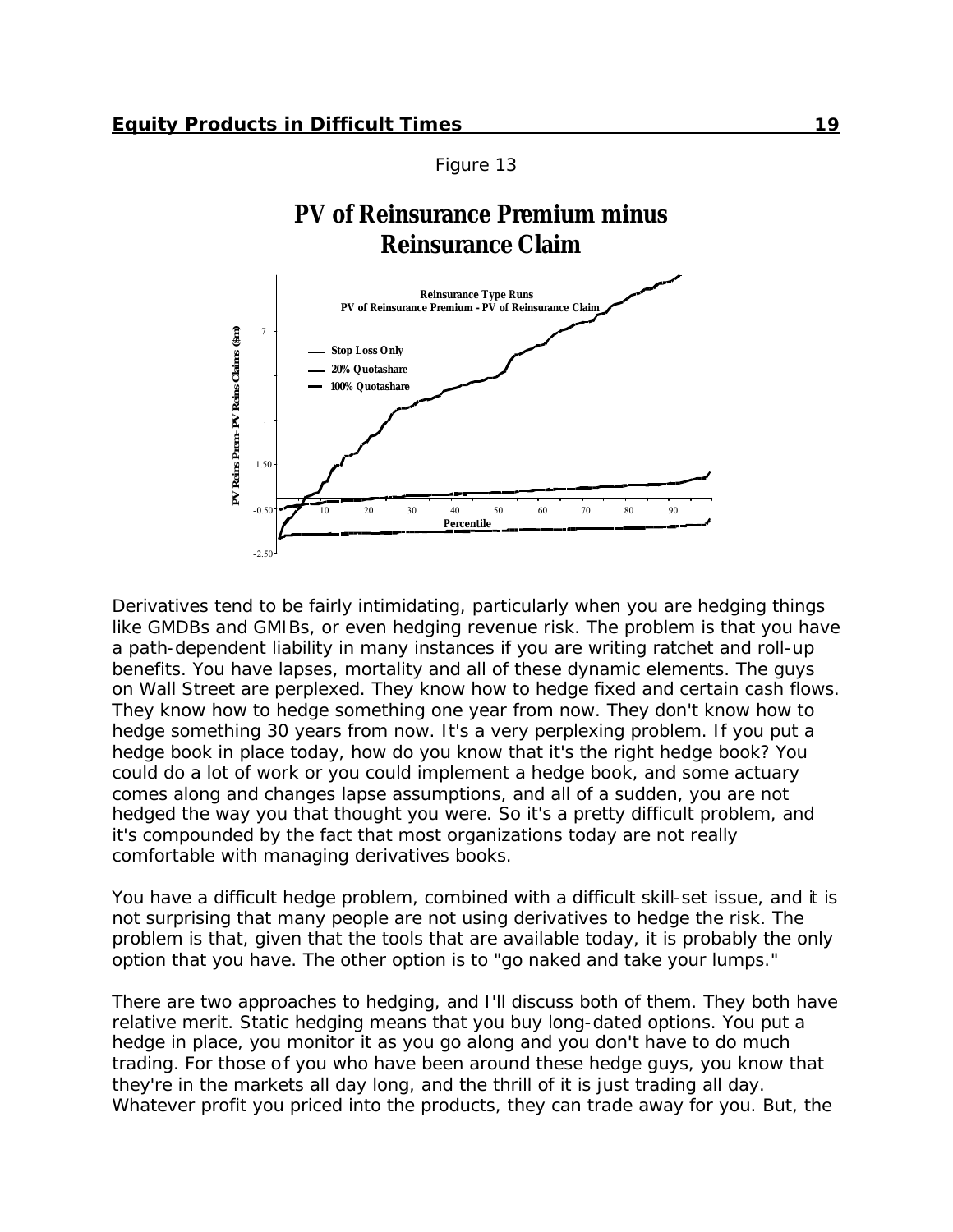idea behind static hedging is to somehow develop a hedge program for which you're really buying options with the idea that you can leave them in place, adjusting your position as experience emerges.

Figure 14 is a return of premium example. In this case, there is a five percent roll up and you have \$100,000 in premium. At the end of year one, your death benefit amount is going to be \$105,000. You can buy an option with a strike at 105, you can apply a mortality rate and you can end up with an appropriate initial amount. You can do that for the death benefit at the end of year two, and so forth. So there are certainly other more sophisticated approaches, particularly when you're dealing with ratchet benefits. The problem with the ratchet benefit is that you do not know what the death benefit is going to be one year from now. It's path-dependent. If the market goes up, the death benefit goes up. But you can use simulation techniques to find out what types of longer-dated positions might produce an acceptable result even in those instances. But as you work through it and you get down to the bottom point in Figure 13, it shows that it's not that simple. Because at the end of the day, you're out there buying S&P 500 futures, or NASDAQ or Russell 2000, but in reality, your customer has invested in a variety of different funds, and you end up with all of this basis risk that you can't ignore.

Figure 14

## **Derivatives-Based Hedging: Simplified Static Hedging Example**

• Issue 5% Roll-up GMDB, assume Account Value invested in S&P 500 – Want to hedge out claims exposure using a Static Hedge

| Premium                   | 100,000 |                                                    |
|---------------------------|---------|----------------------------------------------------|
| <b>GMDB</b> end of Year 1 | 105,000 | Buy 1 year put option on S&P500 with strike of 105 |
| <b>GMDB</b> end of Year 2 | 110,250 | Buy 2 year put option on S&P500 with strike of 110 |
| <b>GMDB</b> end of Year 3 | 115,763 | Buy 3 year put option on S&P500 with strike of 116 |
| ٠                         |         |                                                    |
|                           |         |                                                    |

- Notional amount of each put option is dictated by premium amount and decrement assumptions (lapse, partial withdrawal, death, annuitization)
- Can't buy options on AV, thus determine anticipated asset allocation and purchase appropriate options (e.g. S&P500, NASDAQ, Russell 2000)

Now it sounds intimidating, but with the appropriate simulation techniques, you can actually find some very effective hedge programs using long-dated options. You can test some simpler hedge programs that are not as targeted as a GMDB-based hedging program might be.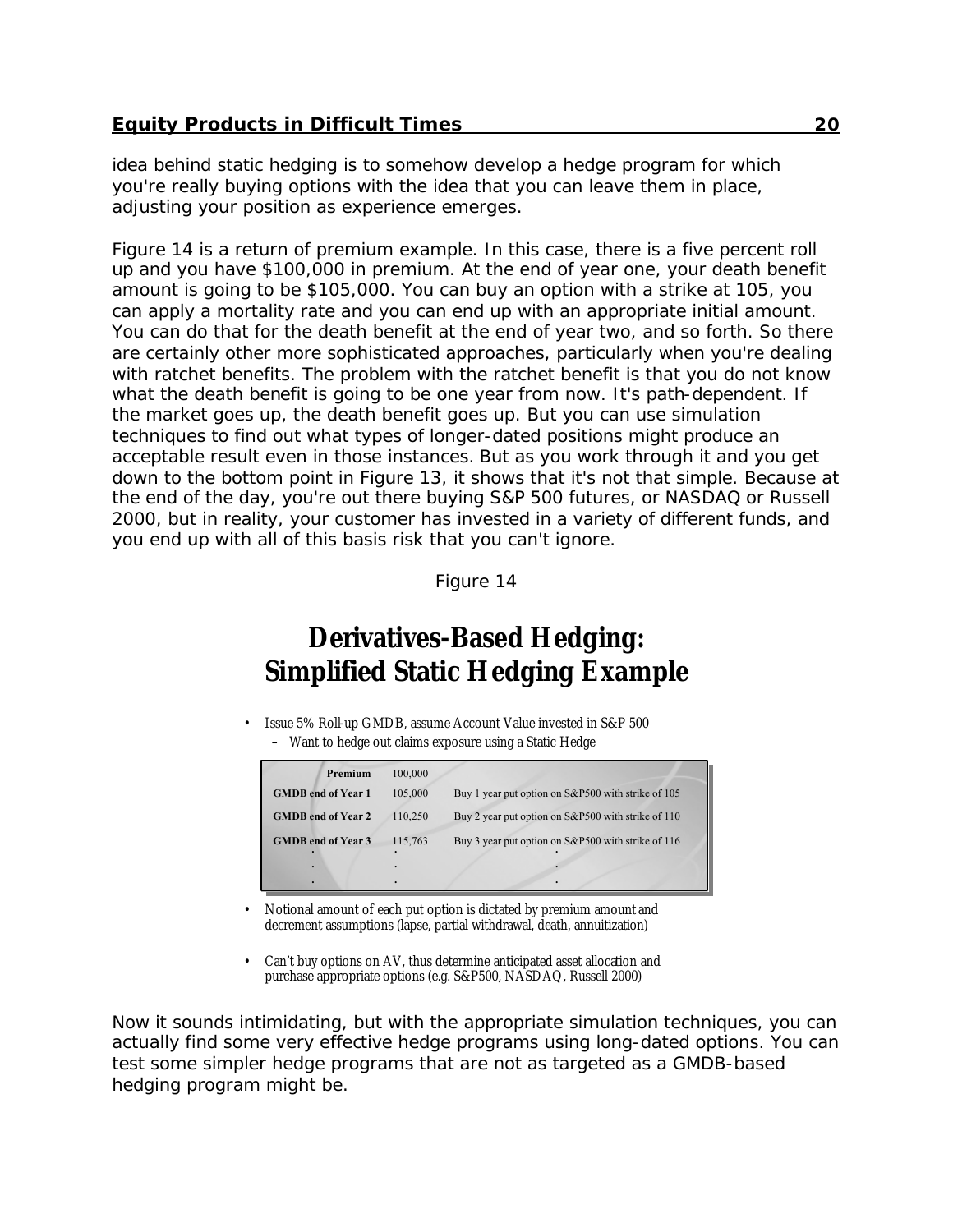Now I will talk a little bit about dynamic hedging. Basically, if you are familiar with duration, convexity and interest-rate-risk exposure, it is built around the concept of price behavior. If you have a liability that exhibits a certain type of price behavior, you can put a hedge in place or you can use assets that exhibit similar price behavior, and you are effectively immunized.

Now, over the years we've learned that it's not enough to be duration matched. You need to be convexity matched. You might even want to consider the third, fourth and fifth moment around the mean.

It is the same idea with equity-based exposures. You calculate the price sensitivity of the instrument that you are trying to hedge, and then find assets that exhibit the same price behavior. The metrics that one uses to measure the price sensitivity of equity-based products are called "the Greeks." Delta is a change in value with respect to the underlying, and in this case, it can be the S&P 500 or it could be the account value for variable annuities. It's a straight analogy to duration. Gamma is a change in delta with respect to the underlying. Gamma is to convexity as delta is to duration. The vega is a change in value with respect to implied market volatility. If the volatility of the equity markets go up, the vega will change. Theta is the change in value with respect to pure passage of time. Rho is a change of value with a respect to interest rates. The three that you will hear most people talk about are delta, gamma and vega.

Delta hedging is the simplest and most common form of dynamic hedging, and it is analogous to duration matching. Delta hedging allows you to hedge a change in your business that is caused by a change in the market. When you start implementing these programs, you are hedged both ways. If the market goes up, it is as if the market didn't change. And of course, management is terribly uncomfortable with giving up the upside to protect against the downside and that's had its consequences. But the point to note is that if you do delta hedging, and you haven't worried about some of the other Greeks, you'll find that you're not as hedged as you'd like to be. It's the same thing with duration matching and ignoring convexity. If you have significant changes in the level of interest rates, you'll find that you weren't as matched as you thought you were. It's probably more pronounced in the equity markets because there is much more volatility in the equity markets, so gamma plays a more important role.

Of course, the more Greeks you try to hedge, the more expensive it becomes. One of the nice things about delta hedging is that you can do it using futures contracts. Futures contracts do not require much of an initial outlay. It is kind of a "pay as you go" hedge program.

Figure 15 shows a simple example of hedging. If we look at no hedging, we get an average value. We are looking at an entire contract, not just GMDB claims. We are looking at the economic value of the variable-annuity contract and the distribution, ranked highest to lowest, of the present value of revenue minus claims plus any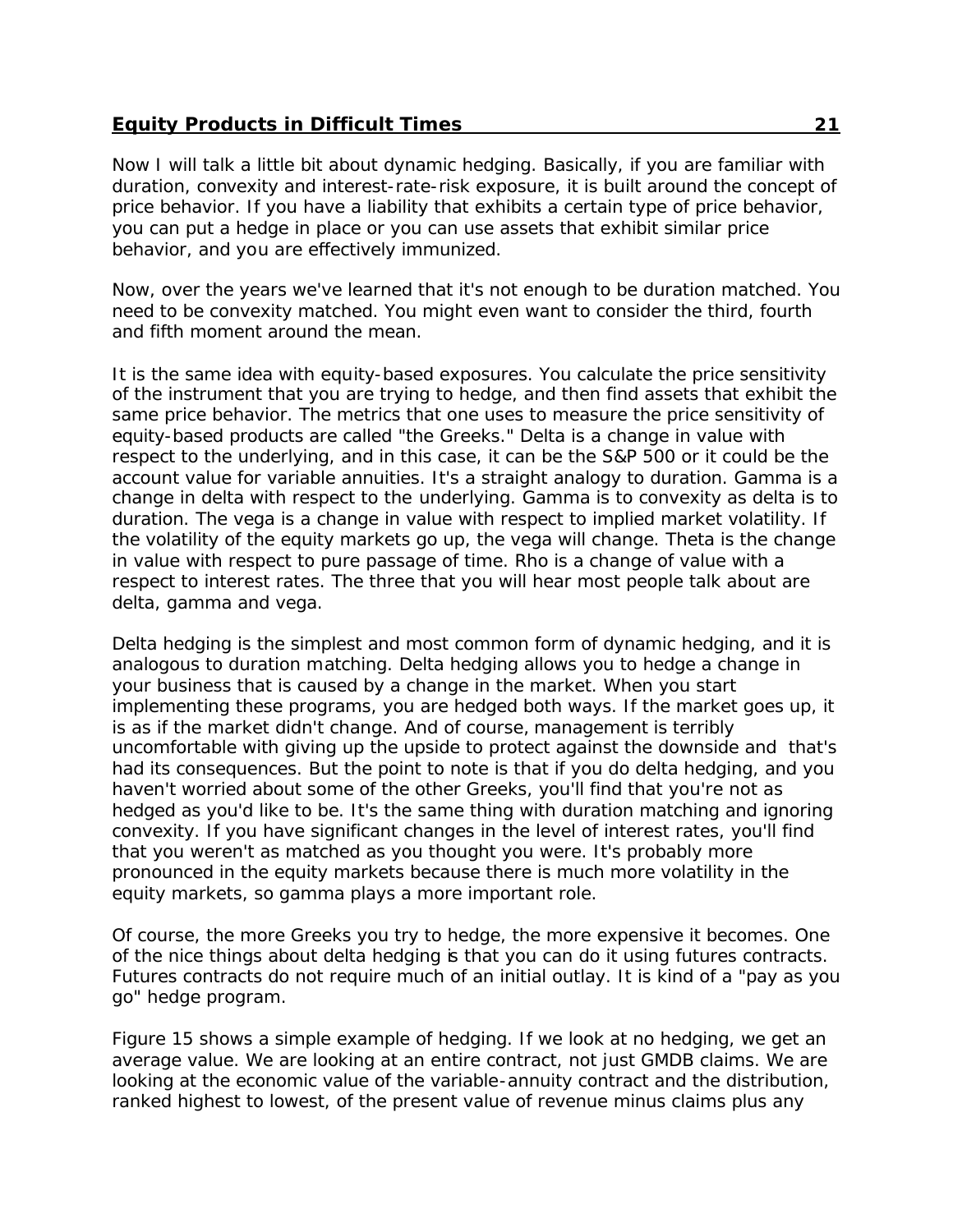hedge cash flows, if it's one of the hedge scenarios. With no hedging, the average value of this contract is \$87,000. This revenue is defined as revenue for the benefit less claims. This is just a GMDB example.

Figure 15

![](_page_21_Figure_2.jpeg)

The value is \$87,000. Now if you do full dynamic hedging (this means that you are delta hedging the change in the market movements from period to period), you end up with a \$72,000 value. The difference between \$87,000 and \$72,000 represents the cost of the hedge program. One of the nice things about dynamic hedging is that it flattens out the line. The problem is what you have to give up on the upside. However, introducing reinsurance gives you that same flat line, but a lower flat line. You can get to the same place by implementing hedge programs.

Now, I have to admit that this simulation made some assumptions that I would not want to make in a more rigorous analysis of whether or not to hedge, but I just want to spend some time on the idea of hedging any kind of equity-market risk. I think that one of the first questions that most companies need to really focus on is, "What is risk?" Is risk really the volatility in the revenue and its implications for amortizing a deferred-acquisition cost? Is it the claims that will have to be paid out of pocket? Is it the reserve increases that you are going to have to endure, whether it be on a stat or a GAAP basis? Remember, there is something called the longduration task force that looms.

I think that is one of the things that makes it difficult within organizations. You will frequently find that people will say, "Well, all of the above," which makes it even more difficult because you cannot devise a program that hedges against all of those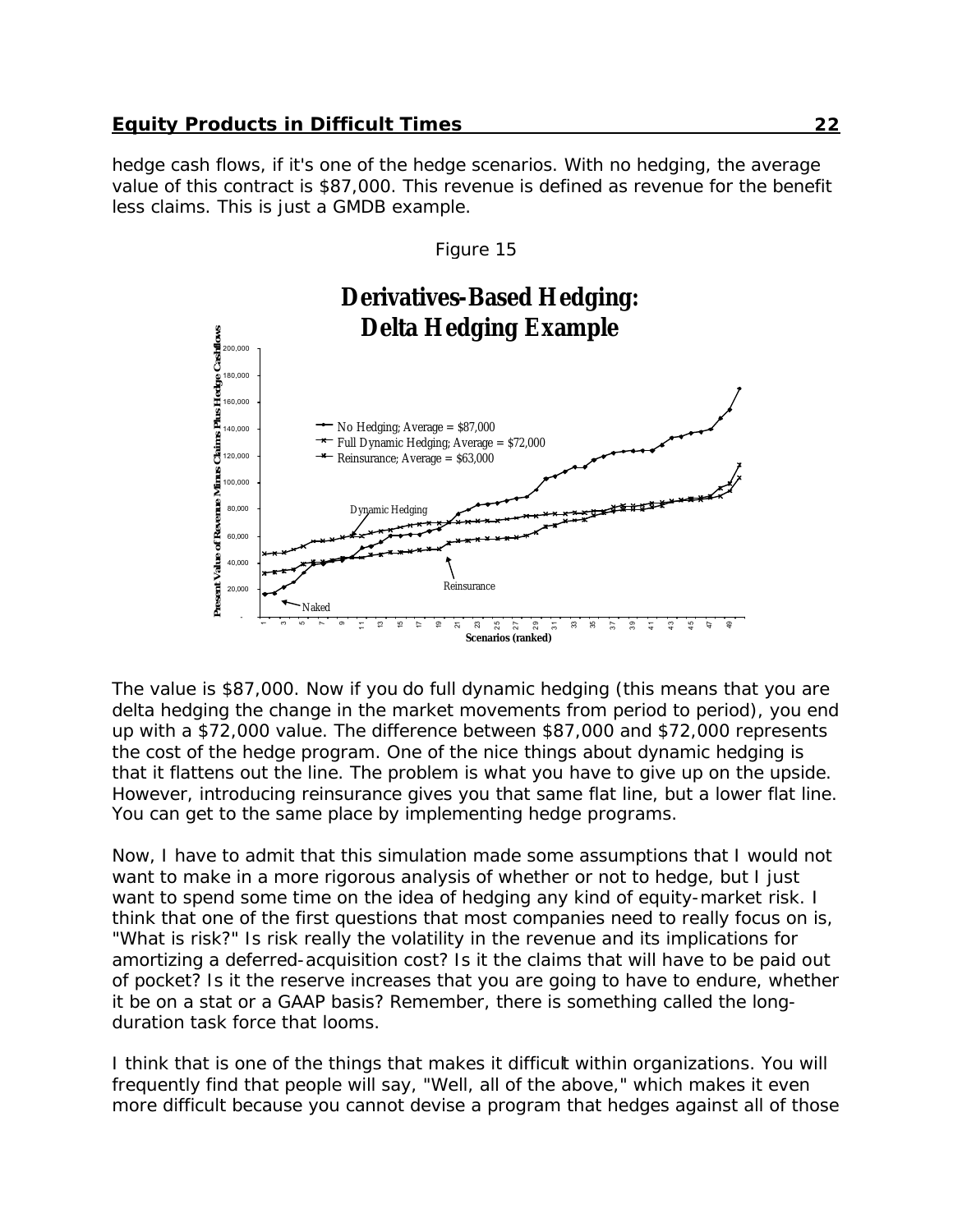things. But if we go back to the whole risk-management process, I think that going through a process and helping people understand what the relative value of different options might be and the consequences of picking "option A" versus "option B" is helpful to management. I think what has happened is that the equity markets have gotten way ahead of us. This has created some very difficult times for us, and we, being the risk managers or those who are responsible for risk management within organizations, have not taken the thought process and advanced the analytics to the point at which we can help management make good decisions.

There is an old Italian saying, "He who hesitates is lost," and I have encouraged a lot of people in my dialogue to do something. I realize that it is expensive. Make an investment, buy a hedge, figure it out and you'll be better off. I am not going to say that implementing a hedge program for these products is one of the easiest things that you will ever have to do. It's very difficult. But at the end of the day, not doing it can be particularly painful and an organization should be taking the time and energy in making the investment. With that, I think we'll turn it over to questions.

**MR. DONALD E. MORDEN:** I have a question for Mr. Harewood that has to do with the GMIB design. I am wondering if you perceive that there could be future problems, because there are different interests between the agent's compensation and the client's needs. In particular, if these GMIBs get in the money, I understand that a lot of companies are not going to be paying compensation on the annuitization stream. Who is there to protect the client?

**MR. HAREWOOD:** Are you asking, in terms of GMIB design, if there is a misalignment of incentive due to the way the GMIB is set up so that there is no compensation fee on the exercising of GMIB?

**MR.MORDEN:** That's correct. In fact, it goes one step beyond that, because if they annuitize, the agent is going to lose his compensation on the deferred annuity at that point in time, as well.

**MR. HAREWOOD:** As to the proper design of a compensation system for insurance or annuity product, that is a bigger issue than it is on variable products. I think that there is still some work to be done in that area, but to address your question specifically, I think that there is going to be an issue there. People are terribly concerned about GMIB exposure. Generally, the GMIB design is set up in such a way that the guaranteed rates are really not that good of a deal anyway. Say you have a fund value of \$100. If the GMIB is at \$120, you are thinking it will be a \$20 loss. But in fact, with the current rates on the annuitization, if the person cashed out and bought an annuity separately, the difference in the income stream is not really that significant. So, GMIBs are probably the least of the worries of the guarantees. That's the best I can do with that question.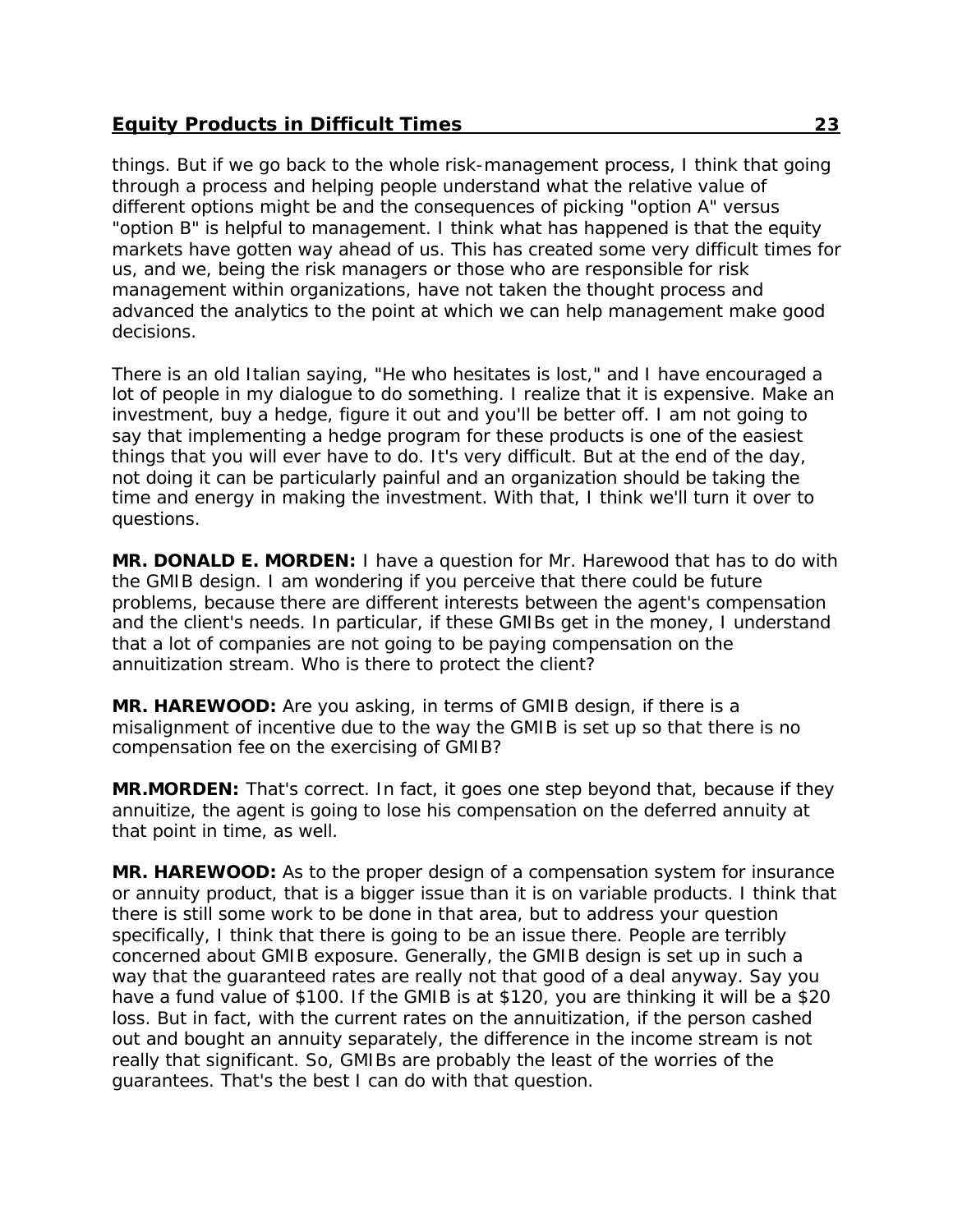**MR. LEACH:** I think that your question may be getting at the issue of who's watching out for the client in this deal.

**MR. MORDEN:** That is basically it, because the company does not have an incentive. It was not really in the money, in a real sense. If you doubled the account value, maybe you would have a real value. The agent is not going to be incentivized in order to tell the client exactly what he should be doing. The company is in a position in which, if this happens, this could be a very bad situation in terms of their financial position. Are they going to be promoting what is in the client's best interest? And yet, if we do not do that, I think that we stand at a large litigation risk. I think that we have to find a balance, but I do not know what that is.

**MR HAREWOOD:** As to the litigation, when you bring that out with the legal risk in terms of whether or not people are doing things properly, I do not have an answer for you.

**MR. LEACH:** I can just observe that, if anything, the industry is making the subject that you're raising into an even bigger issue, because some of the reinsurance treaties that cover this prohibit the payment of compensation. Not only do you have the direct insurers not wanting to compensate, but if they do, then the reinsurers suddenly are going to get turned off. So it is an issue.

**MR. CHARLES R. WILLIAMS:** I'm wondering if you have any sense for what the current exposure in the industry is to policies with account values below the current GMDBs. Have there been any material differences in lapse and mortality experience on that block of business?

**MR. LEACH:** I would guess, just from what I've seen, any policy issued after 1997 is quite likely to be in the money at this point, maybe even some before that. How much of the industry that represents, I guess, is a function of how much has been sold since 1997. But I think that quite a few annuities have been sold since 1997.

**MR. SABATINI:** I would imagine that they would be in the money by between 20 and 30 percent, maybe even more on the entire block.

**MR. HAREWOOD:** The thing to realize is that a lot of the recent sales have been exchanges, so we see net cash flows into the annuities have not been that large for the past two or three years. So 20 t to 30 percent is reasonable. It could have been a lot worse if it were not for the flurry of activity that occurred before the market crashed.

**MR. SABATINI:** I think that one of the interesting things in this environment is that any lapse may be considered a good lapse. One might even consider the idea of actually having an ad campaign, or some sort of communication with policyholders, to offer them some benefit to lapse. A lapse today basically means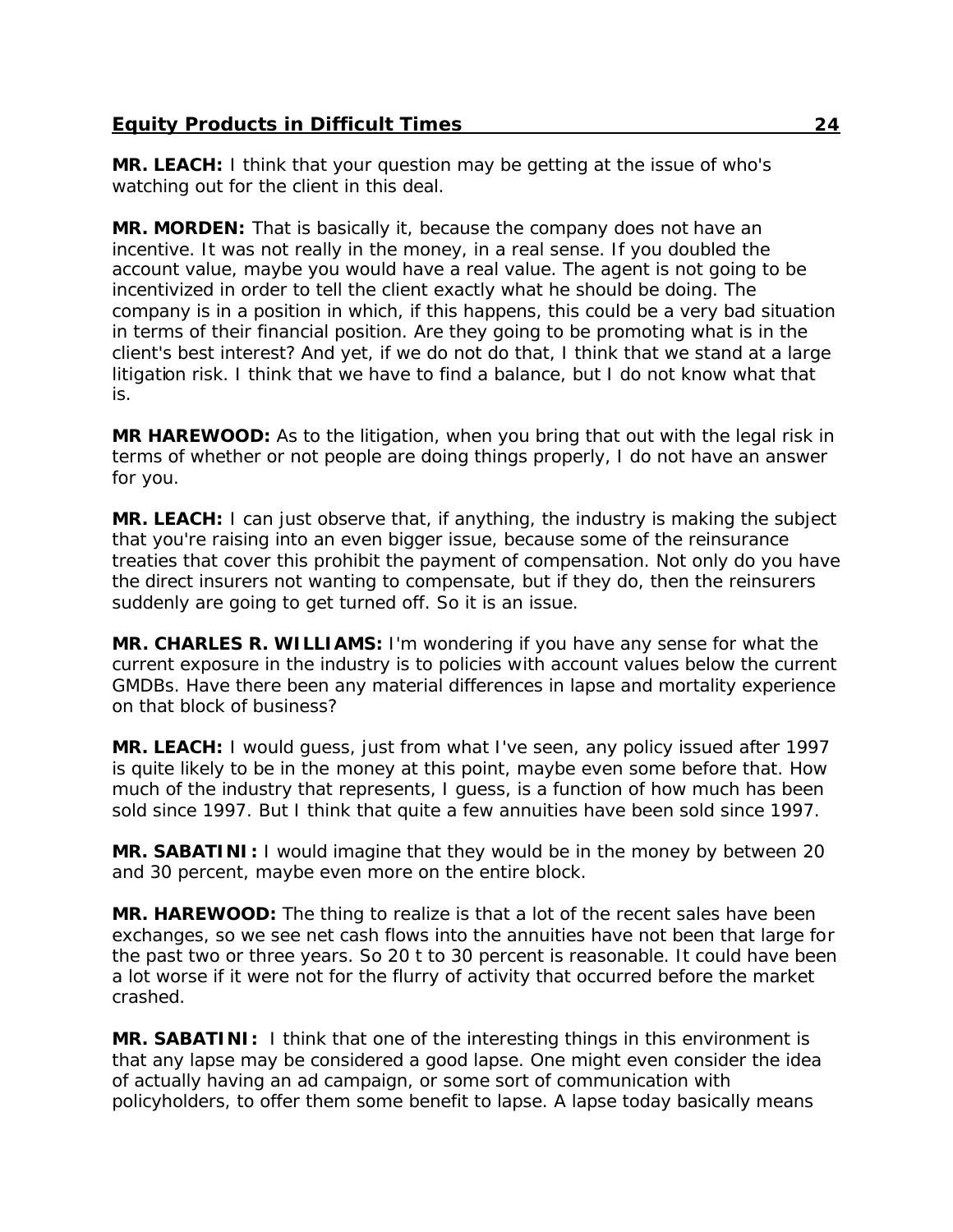that you are out from under the guarantees.

**MR. LEACH:** That's good news for the insurance company, but it does relate to the last question which is, "Who's watching out for the customer?" At least in the bigger broker/dealer firms, their compliance departments expect the brokers to go through a pretty significant process of thinking about whether the client should be moved on from a policy when they have a huge net amount of risk under the policy. So in that sense, the distribution systems are challenging the insurance companies in that area.

**MR. SABATINI:** From a hedging-target perspective, you will get much different answers, depending on the mortality assumption that you choose.

**MR. RODNEY CLARK:** With regard to that, we have been trying to gather information on the same issue recently. Some of the worst cases that we have seen are the net amount at risk underwater, about 40 percent of the account value, and most cases tended to be 20 to 30 percent. But as you said, they widely vary and are dependent on when companies sold the business. Companies have been telling us that the lapsation experience has not been anti-selective, but in fact, some of the most underwater annuities have been the ones walking away. But the experience is early.

I have a question directed toward Mr. Sabatini that springs off of some comments at the end of his presentation with regard to accounting, and particularly, on the GAAP basis. As you know, there is a widely varying practice right now with regard to DAC and to the guarantees for variable annuities on a GAAP basis. I have even heard that one major audit firm is advising clients that it is not appropriate to reserve on a GAAP basis for variable-annuity benefits. I find that interpretation to be a little bit baffling, but it apparently exists out there. I wonder what your opinion is on accounting in the industry, and what appropriate practice is. Is it your sense that the accounting firms, in general, are perhaps paying more scrutiny, given the current environment toward accounting practices for these products than they had in the past?

**MR. SABATINI:** I am certainly not going to be speak for Ernst & Young. Here is what I do know, and by the way, I will preface the statement by saying that I am not an expert on the accounting, which is why I do risk management. But having said that, it is my understanding that you are not required to reserve for GMDBs on a GAAP basis. There is a task force that is looking at and working on some new standards, but I do not want to get into that.

**FROM THE FLOOR:** I'm asking less with regard to what the requirements are than what's appropriate. Is it appropriate to have DAC assumptions that require 16 percent ongoing returns? Is it appropriate not to be holding any reserve, even if there is not a requirement or if there is significant underwater account values and significant risk in those accounts?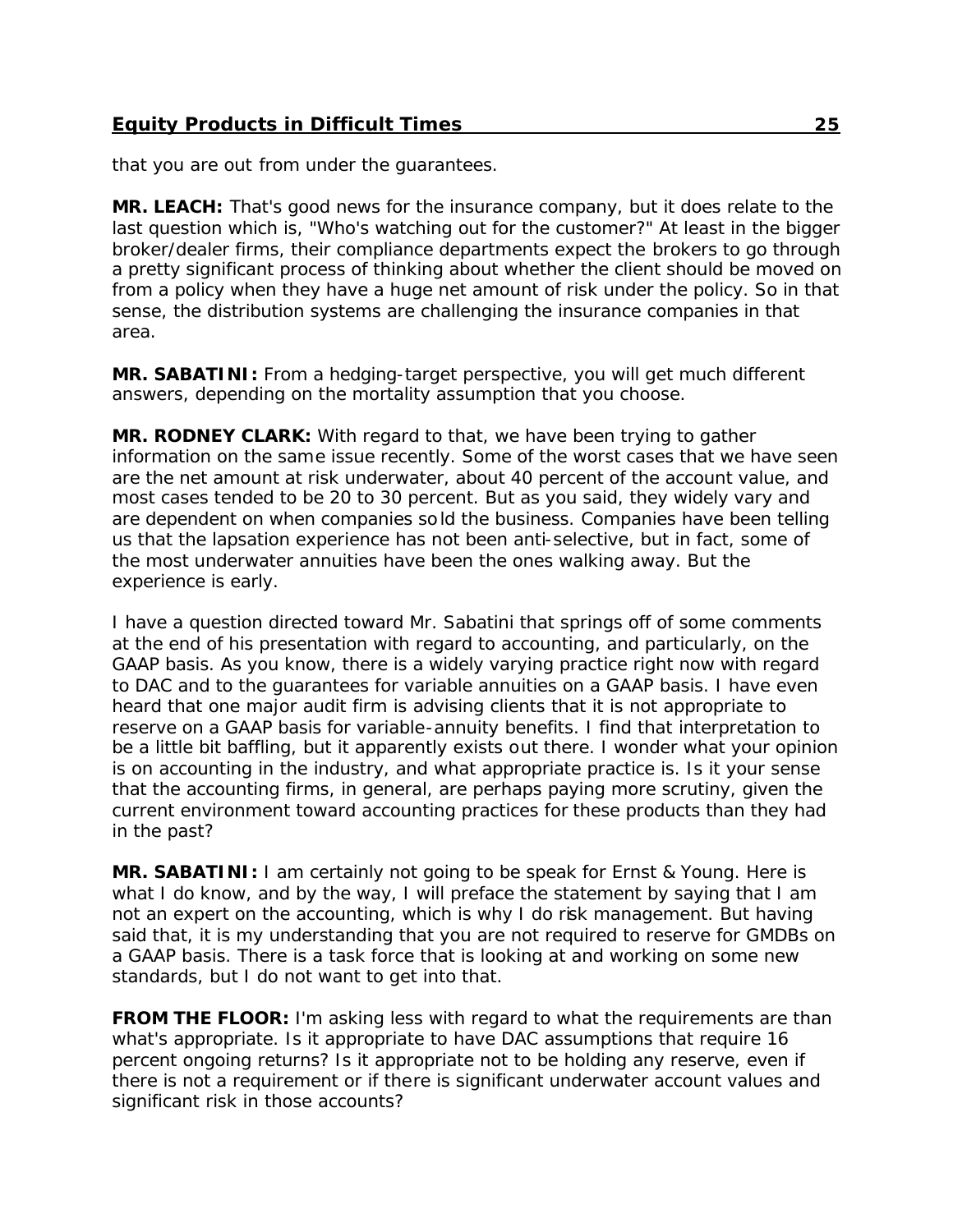**MR. SABATINI:** I don't have a statement. I don't even come close to knowing if that's done.

**FROM THE FLOOR:** You made me smile when you said that the reinsurance market dried up in 1998, because if anybody was looking for reinsurance between 1998 and 2000, you should have come to the United Kingdom. It dried up in the United States and some reinsurers in the United Kingdom were taking it on. You might want to try some other countries that are familiar with the risk to see if they might pick it up for you. Otherwise, any reinsurance companies that are new in the market and trying to get business on their books might be able to help. That's another good target. My question, though, relates to the GMIB business. In the United Kingdom, we had lots of problems with guaranteed-annuity options; 60 percent annuitize on guarantees that were offered a long time ago and now have gotten into the money. Companies have huge reserves to deal with that business. I understand that in the United States, annuitization rates have been pretty low. They may be as low as two percent. How do you think that companies should prepare for the annuitization, because if you take two percent up to 60 percent, you could have an even bigger problem on your hands. In some cases, it's a compulsory annuitization. In other cases, you are allowed to take the money into the open market and take the annuity with somebody else. You can take a proportion as a lump sum as well, but you do have to annuitize part of it.

**MR. SABATINI:** The reason I asked the question was because that would be different. The GMIB product in the United States provides you with the option to annuitize. The primary focus of the product is to accumulate wealth, not to distribute it through annuitization. So it's kind of an embedded option being used to provide some comfort against market underperformance I would imagine. In the worst-case scenario, if the markets do not perform, you can annuitize and get a guaranteed level of income in insurance benefits. There are products different from that that will drive it, but I think that it is anybody' guess as to what level annuitization we will see once these things stay outside their initial waiting period. Then we will know, but it could be as you suggest. It could be different, because they can just take the cash and go.

**MR. HAREWOOD:** In addition, interest rates in the United Kingdom were fairly high—in the five percent range—and I think the guarantees that are offered in GMIBs are in the two percent range. So interest rates would have to fall quite a bit before you would lose the whole spread in the guaranteed-annuity rates.

**FROM THE FLOOR:** Combined with the longevity risk and increasing mortality, that led to effective guarantees being offered to policyholders from seven percent to more than 8.5 percent in the United Kingdom. That has been quite attractive.

**MR. ARI JOSEPH LINDNER:** I wanted to add something to Mr. Harewood's presentation that I've found to be very important in designing a product to cut out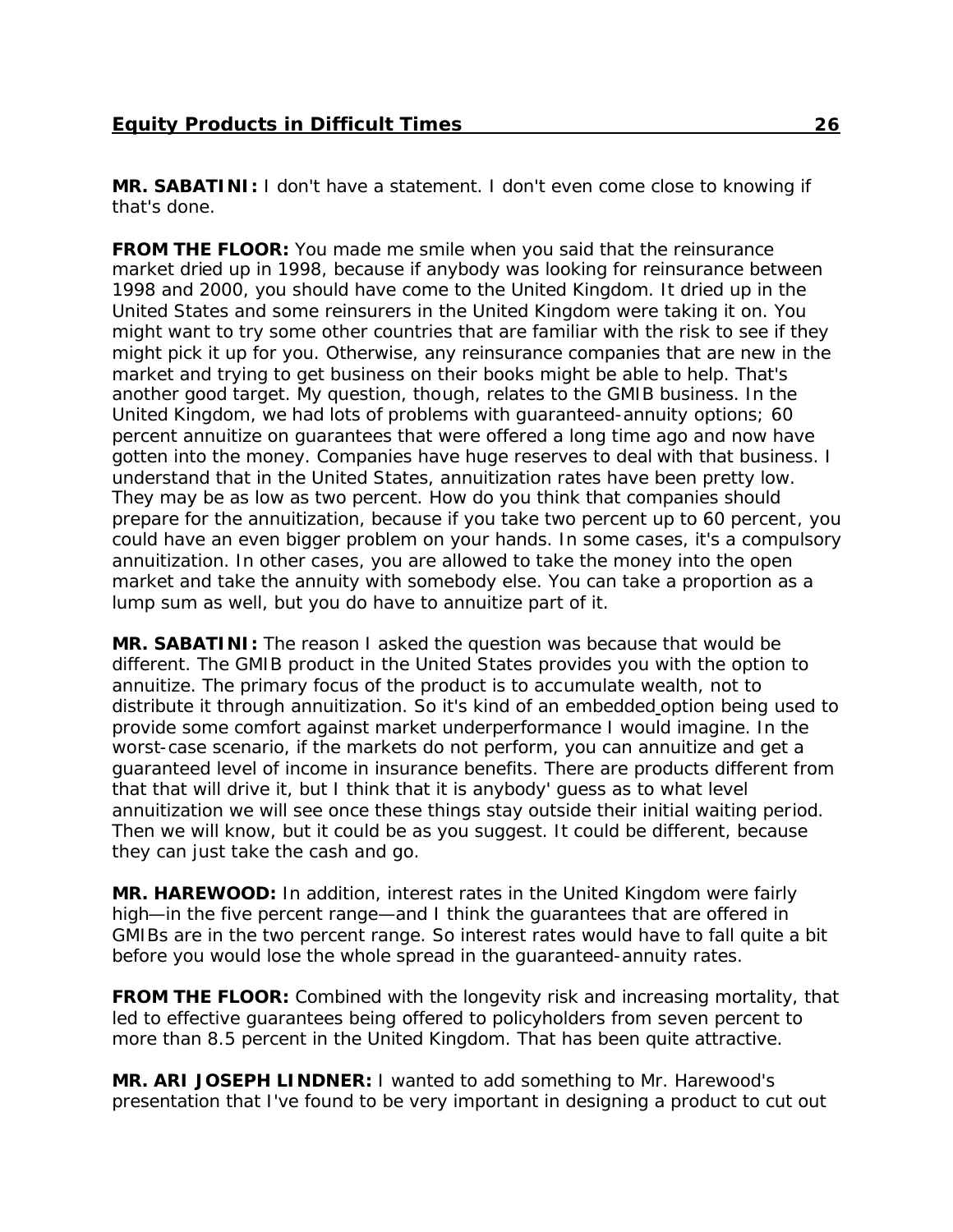risk. One thing that wasn't discussed was the anti-selection risk, specifically, the dollar-for-dollar reductions on partial withdrawals, which, fortunately, most companies have moved away from,. But all of those graphs and everything get thrown way out of whack when people are stripping their policies out. They are 40 or 50 percent in the money, they withdraw everything but the bare minimum and end up with free life insurance, or in the case where it was offered on GMIB, free money. That's one of the most important things that I can't stress enough when I talk to people about designing the product to avoid some of the risk. Eliminate that feature.

**MR. HAREWOOD:** That's a great point. Some companies have been burned very badly with this dollar-for-dollar withdrawal, but it's pretty much gone in this design. When designing a product you need know what risk you want to handle and then you design your product in such a way that you take risks that you are comfortable with. Also, the other idea is that it will be driven by the particular market you want. On these products, there are very liberal provisions. But then three or four years down the road, you are likely to wonder, "What did I do?"

**MR. SABATINI:** My advice would be, first of all, if you have an opportunity to do reinsurance, that's probably better than anything in the options market, unless it's cost prohibitive. You will need to evaluate that, but it may provide you with everything that you need, particularly in terms of reserve. Now hedging does not give you reserve relief. It just gives you economic relief. You can get a reinsurance treaty because you need reserve relief. The problem that you have in the real, perfect world is that, if you're a reinsurer and you're hedging your exposure, you would offer the coverage to a direct writer, you probably layer a profit on top of your hedge cost. So in theory, you should be more expensive, unless you're taking some risk and not hedging at 100 percent.

**MR. ARI JOSEPH LINDNER:** Yes, I mean the difference is that there is diversification across companies and products and benefits. But I think that what you said about the price of the reinsurance and the price of all of the benefits really is true. I mean, in Mr. Harewood's example of 15-basis-point annual ratchets and five percent roll ups, we all know that those days are long gone. With interest rates at historical lows and volatilities at historical highs, you have to recognize that the option cost flows in there somewhere. The cost of the underlying benefit needs to reflect that.

**MR. SABATINI:** At the end of the day, the key is that these things are complex enough to make sure you do your homework in the analytics.

**FROM THE FLOOR:** Rather than joining the debate as to which one is better, I would make the point that, in reality, when you have a block of variable-annuity business, experience has shown that you're really looking at a combination of all of these things from a risk-management perspective. Generally, companies have sold this business over 10 years, or more. There will be some business that you sold in